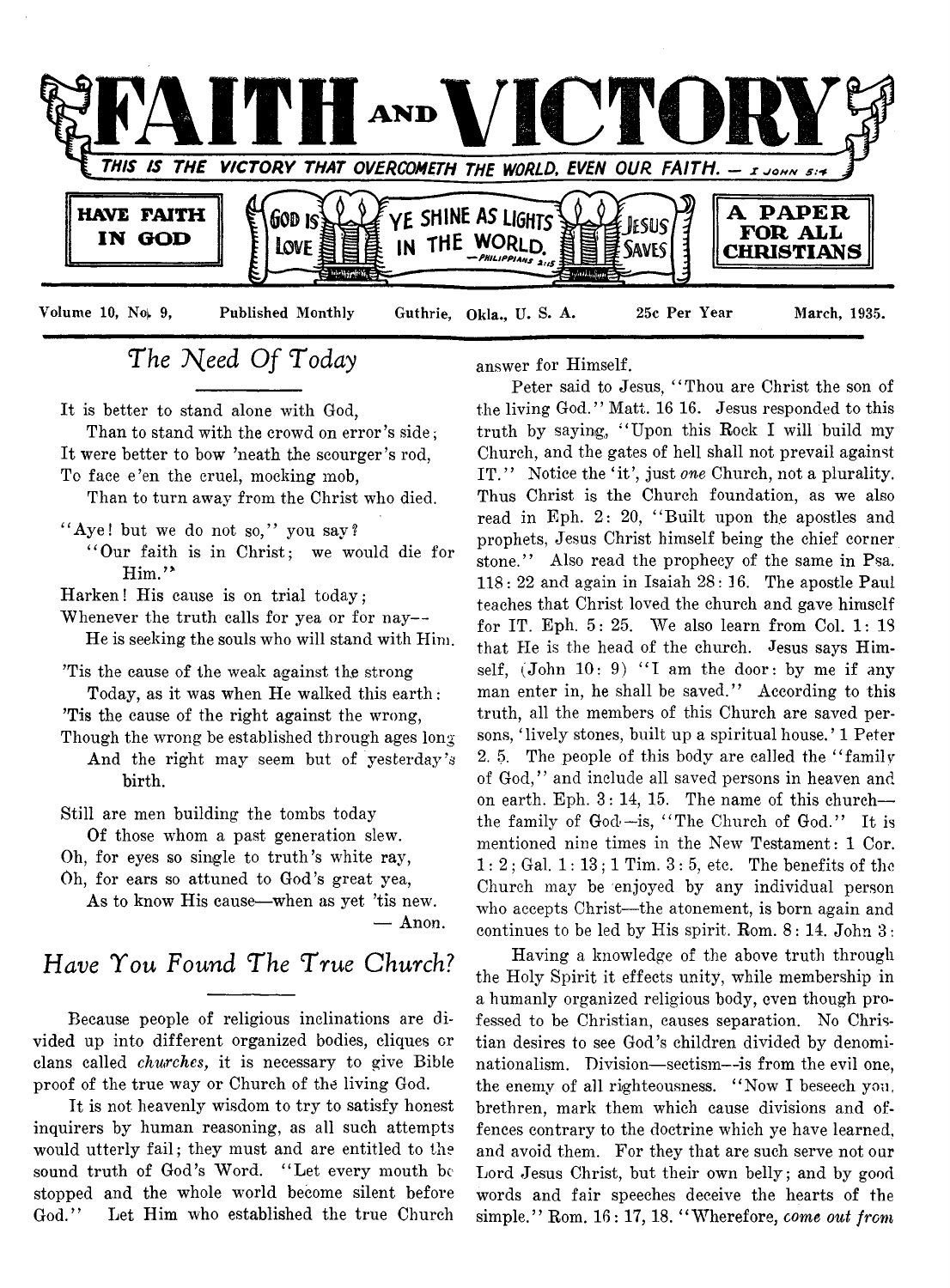*among them and be ye separate*, saith the Lord, and touch not the unclean thing and I will receive you." 2 Cor. 6: 17; also read Rev. 18:4.

— Fred Pruitt

# **HOW TO VIEW LIFE'S CIRCUMSTANCES** SEEING THE UNSEEN

---------------- *n*—------------

To view life's circumstances as we should, one thing we must get fixed is our belief beyond the point of doubting. We must believe that nothing can ever come to us in life but what God wills to make work out for our good.

When asked how he was getting on in the divine life, one man replied that he was not progressing; that he met with many hindrances. One thing he especially mentioned was his wife. She was a great trial to him. He was asked if he did not know that God would not bring anything upon him except what was for his good. He answered, "I know that; but this was not what God brought on me, it is what my wife brought on me."

When we know God as we should, we know that even the wicked can do nothing beyond what God will permit. When we are fully surrendered to God, our faith will not be hindered by any second causes. Whatever or whoever may be the agent, nothing can come to us beyond what is permitted by the Lord.

The life of Job is a sufficient illustration. Satan had to obtain permission from God before he could afflict Job. God said to Satan, " Go so far, but no further." Satan confessed that he could do no more than God would permit. Dear child, this is recorded for your faith and encouragement. God protects you just as certainly as he protected Job. Satan knows more of God's care for his saints than many of his saints know. He knows well that God's watch-care is round about you ; do you know it at all times ?

Not only did the Lord protect and care for Job but also for his house and all that he had. Open your Bible to Job 1: 11, 12 and read words that will surely fix your faith forever in the fact that nothing comes to us except that which God wills or permits. Satan, speaking to God, said:

"But put forth thy hand now, and touch all that he hath."

Then the Lord said to Satan:

" Behold all that he (Job) hath is in thy power (margin, 'hand'); only upon himself put not forth thine hand."

Satan put forth his hand to touch Job but he

acknowledged that he could touch him only as the Lord permitted. Let us acknowledge the hand. God is protecting us. When the Lord says that he is round about his people and Satan acknowledges that he must submit to God, we ought to believe it.

" If I could only see the hand of the Lord in all that comes to me in life," says the fainting soul, "then I could always rejoice."

But faith sees beyond the seen to the unseen. We talk about 1he unseen hand of God. Faith always sees the delivering hand, though we do net always know how or when it is going to deliver. There was an unseen way of deliverance for Israel. Only Moses was able to see God's way.

Not a sparrow falls to the ground without your Father's notice. The hairs of your head are numbered; nothing shall by any means harm you; the Lord will not forsake you ; so you need not fear what man can do to you. A man or Satan may perform some sinful, harmful action, but God will allow only so much to touch you as He can make helpful to you. "Faith is the evidence of things not seen." Faith knows things to be, though we can not see them.

Moses feared not the wrath of the king because he saw. What did he see?—the invisible. In all life's circumstances there is an invisible hand of good extended to us. Grasp it by faith, and it will lift you up above your circumstances.

Meditate upon the following words until you feel their full force: "Faith's vision of things invisible should so affect us that we can not be afected by the power of things visible." Alas, how many of God's own dear children are living under the power of visible things! Oh, that they might have such a vision of the unseen goodness in each trying circumstance as will break the power of things seen! Moses was offered royal sonship in Pharaoh's family's family, but he refused it because he was under the power of a heavenly vision. He understood what sonship in Pharaoh's family— an heir to Egypt's throne—meant, but he also had a vision of the 'reproaches of Christ.' He placed them in the balance; he accepted the reproaches of Christ because he estimated them to be greater riches than the treasures of Egypt. It was not the reproaches only that he saw: but looking through, he saw in the hand of the invisible a reward, a crown of life, and he was so affected by the sight that it was easy for him to forsake Egypt and endure affliction with the people of God. Paul was so affected by his heavenly vision that he lived in obedience to it to the end of his days. Circumstances surrounding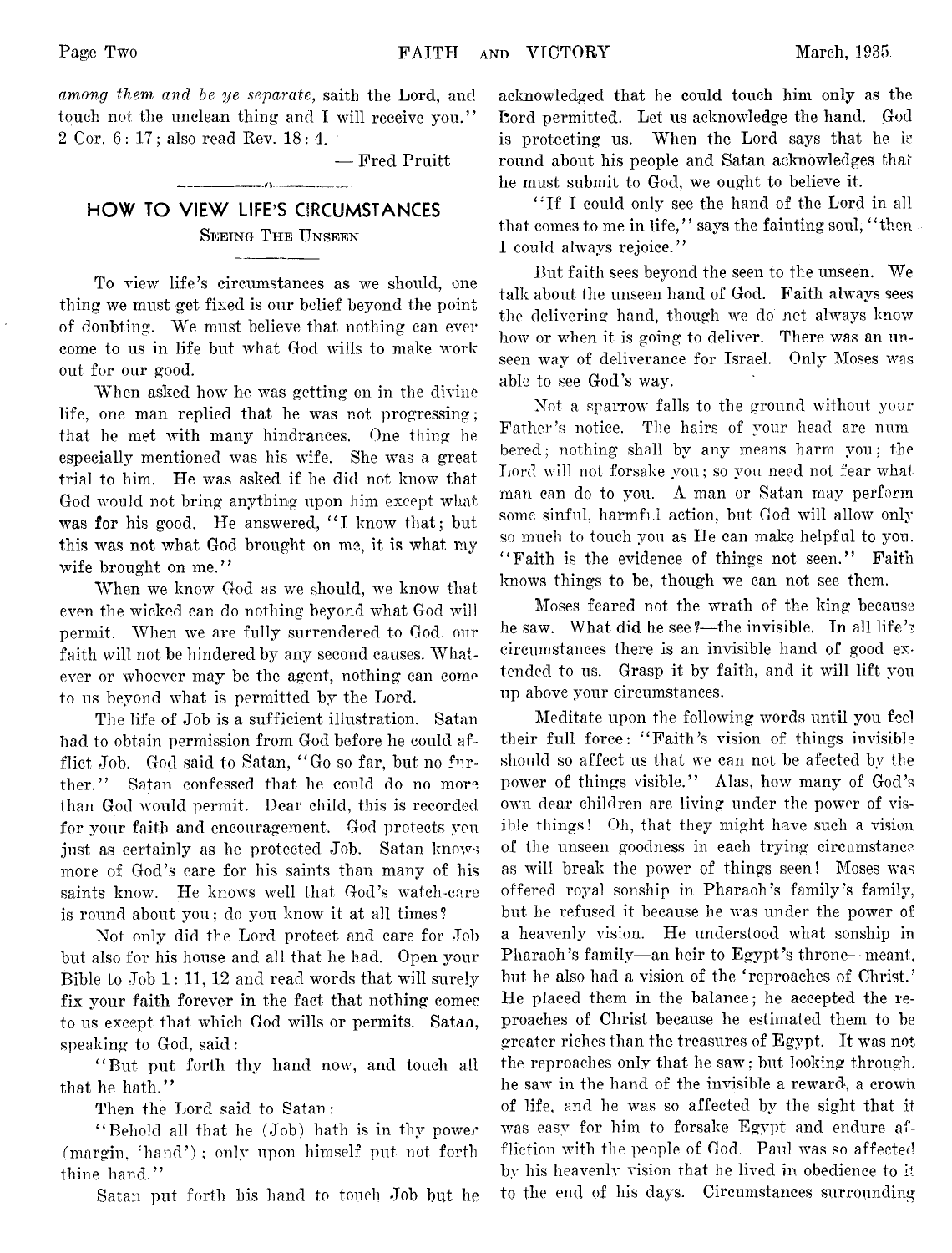him, though it be an angry mob, the prison-walls, the whipping-post, the waters of the deep, cold, nakedness, famine, or the sword, did not move him because, he was living under the power of his heavenly vision.

Suppose a pound of feathers were laid upon you ; then a quarter ton of iron. You could scarcely feel the weight of the feathers, you would declare they were but a light weight. The weight of glory that lay upon Paul, through the sight he had of the unseen, eternal things, was so far-exceeding greater than his afflictions that he declared them to be "light afflictions."

Our hope, dear Christian reader, is to be led to the mount of faith, where we can take a right view of all life's circumstances. There is in every trial of life a silent force sent forth from the unseen hand of love, working it all for our good. Behold that unseen hand, cling to it, and your trial can not depress you.

— C . E. Orr.

# ---------- —o------------- *Convincing Bible Truths*

The outbroken sinner without a profession is not the greatest detriment to the cause of Christ, but the professed followers of the Lord Jesus who have only a form of Godliness, having been received as members into the various religious organizations as believers without ever having confessed or repented of sin with Godly sorrow, and by whose criticism of certain Bible truths is leading people into darkness and unbelief.

It is Satan's deceptive plan to hinder or defeat the glorious cause of righteousness, and uses professed Christians to do it. As light is now dawning which reveals the apostolic Church in its purity, holy people of God, led and called by the Holy Spirit (not of men), anointed and baptised by the power of God, are now preaching the pure gospel which is awakening people everywhere to the fact that they have been just *only social members of an organization.*

Many have discovered by the gospel that they have never been born of the Spirit of God or experienced definite personal salvation.

Just recently I read of a woman who was christened when a child and was taught that it was baptism. True baptism represents an outward expression of an inward experience. It is folly to think a child could know what this means. A gospel worker convinced her by the Word of God that she was lost because she had never been instructed concerning the terms and conditions of definite salvation from sin

The inspired Word of God warns us against false teachers, ministers and prophets, and when we read of many cases similar to this woman's experience, and of those in the pulpit criticising some of the principal truths of the Bible, we then realize what the Apostle meant by such a statement in 2 Peter 2: 1.

Just believe in the Lord Jesus Christ and you are saved, is a delusion of multitudes who lack instruction regarding the Biblical interpretation of *belief*. definite belief in the Lord Jesus Christ, which makes one a changed creature, can come in no way other than meeting the terms and conditions of salvation as required by God, and in no wise can anyone ever expect to know what believing in the Lord really is until they repent of sin and be born again. Multitudes of unsaved people believe in a Supreme Being from an intellectual standpoint, but that is not a heart belief.

Conversion reveals how we can commune or speak with the Spirit of God by the motives of the heart. The Lord spake through the prophet Jeremiah saying, " And ye shall seek me and find me when ye shall search for me with all your heart."

Perhaps some pastor will say, "I know what the gospel standard requires, but if I should insist that my people must measure up to it or I could not fellowship them as saved people, they would reject me or either leave the church. What shall I do?—let them alone as they are and be lost with them, and thus consider my salary and the popularity of men more preferable than giving a full proof of my ministry?" It is sad indeed! Shall the Lord excuse a minister who rejects His word of instruction by receiving or confirming anyone as a saved member and fellowship them as such, when he knows or ought to know that they have not measured up to the gospel standard pertaining to personal salvation? If you will read the 33rd chapter of Ezekiel you will learn that the Almighty will not overlook this sort of work of man, but will bring it into judgment and declare that the blood of the deceived and lost due to a minister's failure to obey God will be required at the watchman's (pastor) hand at the final judgment.

There are many who cannot find pardon and peace because they have not made a full and unconditional surrender. They may be our loved ones or friends, and we must warn them with love and meekness to show them by the gospel that they are in a lost condition. — John H. Griffith.

Subscribe to *Faith and Victory* paper. Five years for \$1.00— a wise investment.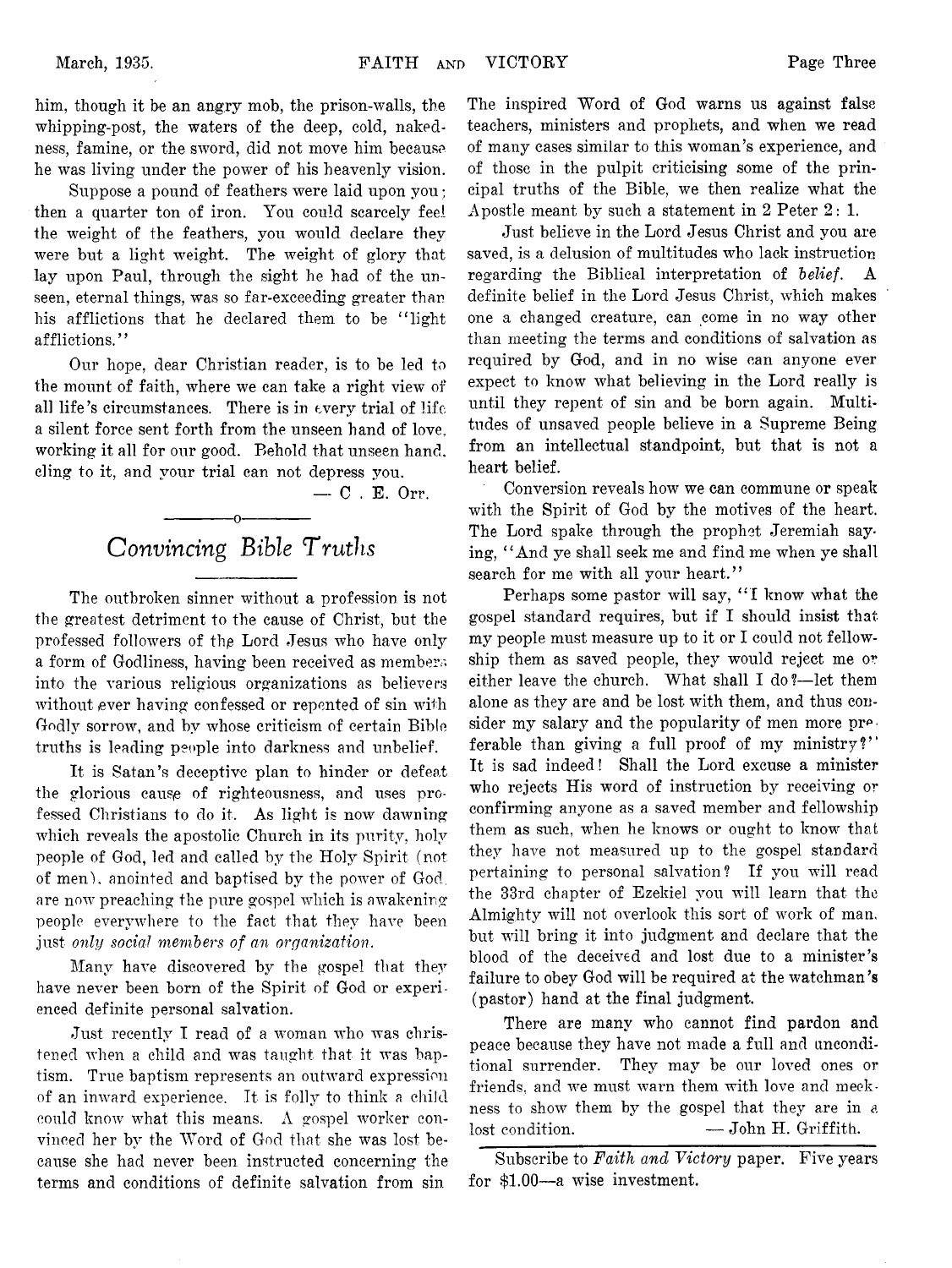# "FAITH AND VICTORY"

# 16-PAGE HOLINESS MONTHLY

An exclusive, full gospel paper printed and sent out in the name of the Lord Jesus Christ in the interest of all Christians, which body of believers constitutes the one and only true Church of God.

This anti-sectarian paper is edited and published each monili (except August of each year which is Camp-meeting month, and we omit this month to attend these meetings) by Fred Pruitt, assisted by Mary A. Pruitt, and other consecrated workers at FAITH PUBLISHING HOUSE, 920 W. Mansur Ave., Guthrie, Oklahoma.

(Entered as second-class matter June 10, 1930 at the Postoffice at Guthrie, Oklahoma under the Act of March, 3, 1879.) —SUBSCRIPTION PRICES—

| Twelve copies to any address, one year2.00  |  |
|---------------------------------------------|--|
| Ten copies to different addresses, 1 yr2.00 |  |

This publication teaches salvation from all sin, sanctification for believers, unity and oneness for which Jesus prayed as recorded in John 17: 21 and manifested by the apostles and believers after Pentecost. ..By God's grace we teach, preach and practice the gospel of the Lord Jesus Christ, the same gospel which Peter, John and Paul preached, taught and practiced, including the Divine healing of the body. James 5: 14, 15.

Its Motto: Have faith in God. Its Object: The glory of God and the salvation of men; the promulgation and restoration of the whole Truth to the people in this *'* 'evenirg time" as it was in the morning Church of the first century; the unification of all true believers in one body by the love of God. Its Standard: Separation from the world and entire devotion to the service and will of God. Its Characteristics: No discipline but the Bible; no bond of union but the love of God; no test of fellowship but the indwelling Spirit of Christ; and separation from all human organizations that are not authorized in the Word of God.

Through the Free Literature Fund, thousands of gospel tracts are published and sent out free of charge as the Lord supplies. Co-operation of our readers is solicited, and will be appreciated in any way the Bible and the Holy Spirit teaches you to do or stirs your heart. "Freely ye have received, freely give." Read Exodus 25: 2; 1 Chron. 29: 9; 2 Cor. 9: 7, and Luke 6: 38.

Free-will offerings sent in to the work will be thankfully received as from the Lord and used in the furtherance of the gospel work as God directs unless otherwise specified. All personal checks and Post Office Money Orders should be made payable to Fred Pruitt or to Faith Publishing House.

"Work on, work on, nor doubt, nor fear. From age to age this voice shall cheer:— Whate'er may die or be forgot, Work done for God, it dieth NOT." FAITH PUBLISHING HOUSE 920 W. Mansur Ave., Guthrie, Oklahoma

# 'Phone No. 1523-J. U. S. A.

# EDITORIALS

The Apostle Paul says, "Pray without ceasing." 1 Thess. 5: 17. If the apostle had have exhorted us to "Eat without ceasing," his teaching would have been in harmony with the carnal mind and the fleshly desire, as most folks would not think of ceasing to eat even for one day. If they ceased to eat they would lose strength and the body would pine away. Most people are very careful about keeping the body up. but let their souls, which is the most important part of them, just starve to death. Praying and calling, upon God is life to the soul. As we read the Bible or a good article on: Bible truth, our soul is fed by the Spirit of God and we are kept in good shape to resist the devil and draw nigh unto God.

A soul that has Christ dwelling, in it will have a burden for the lost and pray for them, pray for neighbors, friends, gospel workers and ministers, for the gospel printing work and workers. God hears our prayers one for the other although we may be a thousand or more miles apart. Just yesterday our souls were especially blessed all through the day and God made the extra heavy day's work light and easy. Some one was praying a blessing down on us. Yes, dear saints, we feel your prayers here at the Office when you pray for us. Thank God for the dear saints. God loves your companionship.

The other night a Sister arose in praver-meeting and told us about a neighbor man living near her who was unconscious and given up by the doctors to die before midnight. She asked us to agree in prayer for him. We all agreed earnestly that God would have mercy and restore him to consciousness so he would have a chance to get saved before going. We learned today that the man aroused soon after prayer was offered and said, " Something is taking place; I feel better." Be encouraged, dear saints, God hears His people when they call upon Him. " Prayer changes things."

# $0 - 0 - 0 - 0 - 0$

In the last issue we made mention of praying for means to pay for paper to re-stock the tracts, also for a linotype magazine and some repairs—a total cost of about \$200.00. We are thankful to God that we can say that He has been hearing and talking to some of His consecrated ones and most of the repairs have been put on the Linotype machine and part of the paper bill is paid and we are expecting the Lord to provide the rest. The Linotype magazine is a very much needed article and we are asking God to supply the \$100.00 for this need. Let all of our readers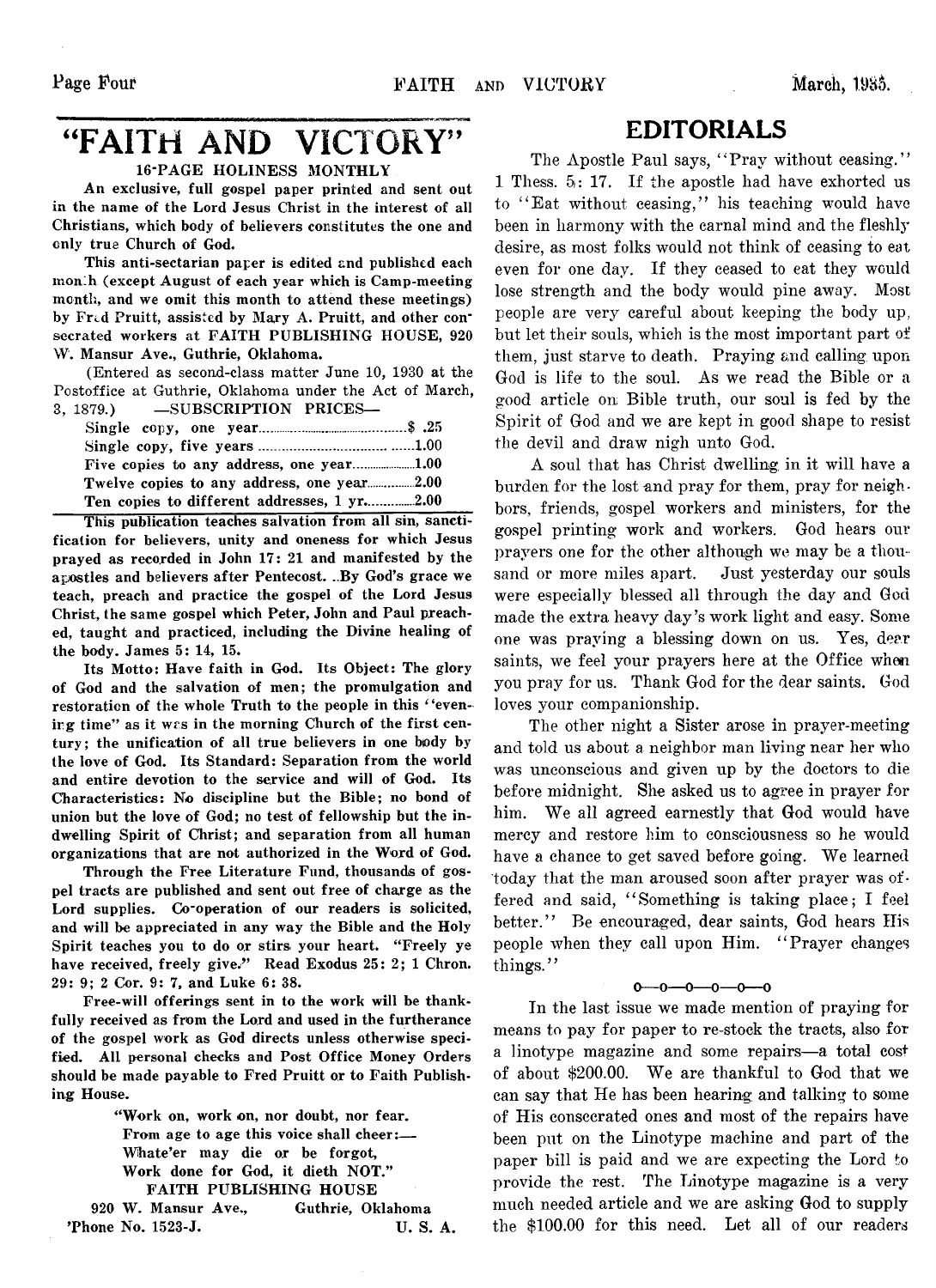earnestly agree in prayer with us that God will not allow the enemy to hinder the work in this way or in any other way. We are preparing to print more than 100,000 tracts. These tracts and papers go out in a steady stream from the Office to all parts of the world. You can be a helper in this good work if you will. God will help you if you ask Him earnestly. Every dollar you send here to the publishing work means that many more tracts going forth.

# $0 - 0 - 0 - 0 - 0$

When God gave a law to the children of Israel through Moses He commanded them to give a tenth. Besides, they gave free-will offerings above that. No one who is enjoying the love of God in their heart in this gospel dispensation should think of falling short of God's command to the children of Israel. We are persuaded in our own mind that a soul cannot enjoy the full blessings of God and withhold from giving regularly and liberally to the cause of God. Some may say, " If I had plenty I would give a lot to the cause of God." Yes, they think that, but the fact is, if one will not give of the little they have, they would not give much if they had plenty. Jesus said, " Give and it shall be given unto you; good measure and pressed together."

In Malachi, chapter three, verse nine, (in speaking of those who would not give a tenth) the scripture says, "for ye have robbed me," and God's wrath was kindled against them and pronounced a curse upon them. Let us pray that none of us be guilty of such a thing. David offered up a wonderful prayer of thanksgiving to the Lord recorded in the 29th chapter of 1 Chronicles. The people had given so willingly of their substance to the building of the temple that. David's heart was over-joyed and he poured it out to God in thanksgiving and praise. In the 14th verse he said something very precious to all of us, "But who am I, and what is my people, that we should be able to offer so willingly after this sort ? for all things come of thee, and of thine own have we given thee." All that we have He has given us. Thank God for Ilis goodness!

# $0 - 0 - 0 - 0 - 0 - 0$

A LARGE NUMBER of those who are on the list for three month's subscription will EXPIRE with fhis issue. We are inserting a subscription blank for your convenience in renewing. The price is only 25 cents for one year or FIVE YEARS for \$1.00. We would be much pleased to receive your renewal at once so you will continue to get the paper. Your soul needs this food to keep you built up in God. so please do not disappoint us, your soul and God. Send, coin or stamps or bill. If you do not have the change now, drop us a card and ask us to continue the paper with the promise that you will send it sometime during the year. We want you to have the paper by all means, as we are interested in the welfare of your soul.

# $0 - 0 - 0 - 0 - 0 - 0$

Jesus said that He came to seek and to save the lost. Dear soul, if you are under condemnation, feel guilt upon your soul, just take a look at Jesus as He hung bleeding and dying upon the cross. Why was it necessary for Him to die? Because you and I had sinned and were lost. He was making an atonement to God for our sins. God is satisfied with the atonement ; He has accepted it as clearing the guilty. Dear sinner friend, kneel before God, plead guilty that you are a sinner, ask God to have mercy and to forgive you. accept the blood as atonement for your sins; by faith let His innocent Blood cover your soul, and God looking will see the blood and will pass you as a just man or woman and you will have peace with God through our Lord Jesus Christ. By Christ are ye saved thru faith; it is not of yourself, but it is the gift of God. We are justified by faith in what Jesus has done for us. We are sanctified by faith that is in Him. The just shall walk by faith. We are healed by faith and by faith we will receive a glorified body to live with God forever. Glory be to God for such a great Savior!

#### $0 - 0 - 0 - 0 - 0$

We send out a sample of fifty or more different tracts to all who ask for them. Write for a sample today and read, pass them on to your friends, send them in the letters you write—help us scatter the good news. Let us all be workers together with Him.

### $0 - 0 - 0 - 0 - 0$

Sinners who are rebelling against God and have evil and wickedness in their hearts will oftimes get very much 'agitated' when the cover is pulled off and their evil deeds are showed up by the blazing truth of the gospel. A Brother was preaching at a certain place one time and the Holy Spirit was using him to uncovei sin and one man got so agitated about the matter that he declared that he would mash that preacher's nose. The only sinners who get agitated to the ruin of their souls on account of hearing the truth of the gospel are those who rebell and hate righteousness. Those who are humble in heart and tired of sin love to hear the truth. It brings godly sorrow that worketh repentance; they confess, ask for mercy and receive forgiveness.

Let every minister and gospel worker keep aggressive in teaching the truth of the Bible, uncovering evil and showing up fleshly lusts and covetousness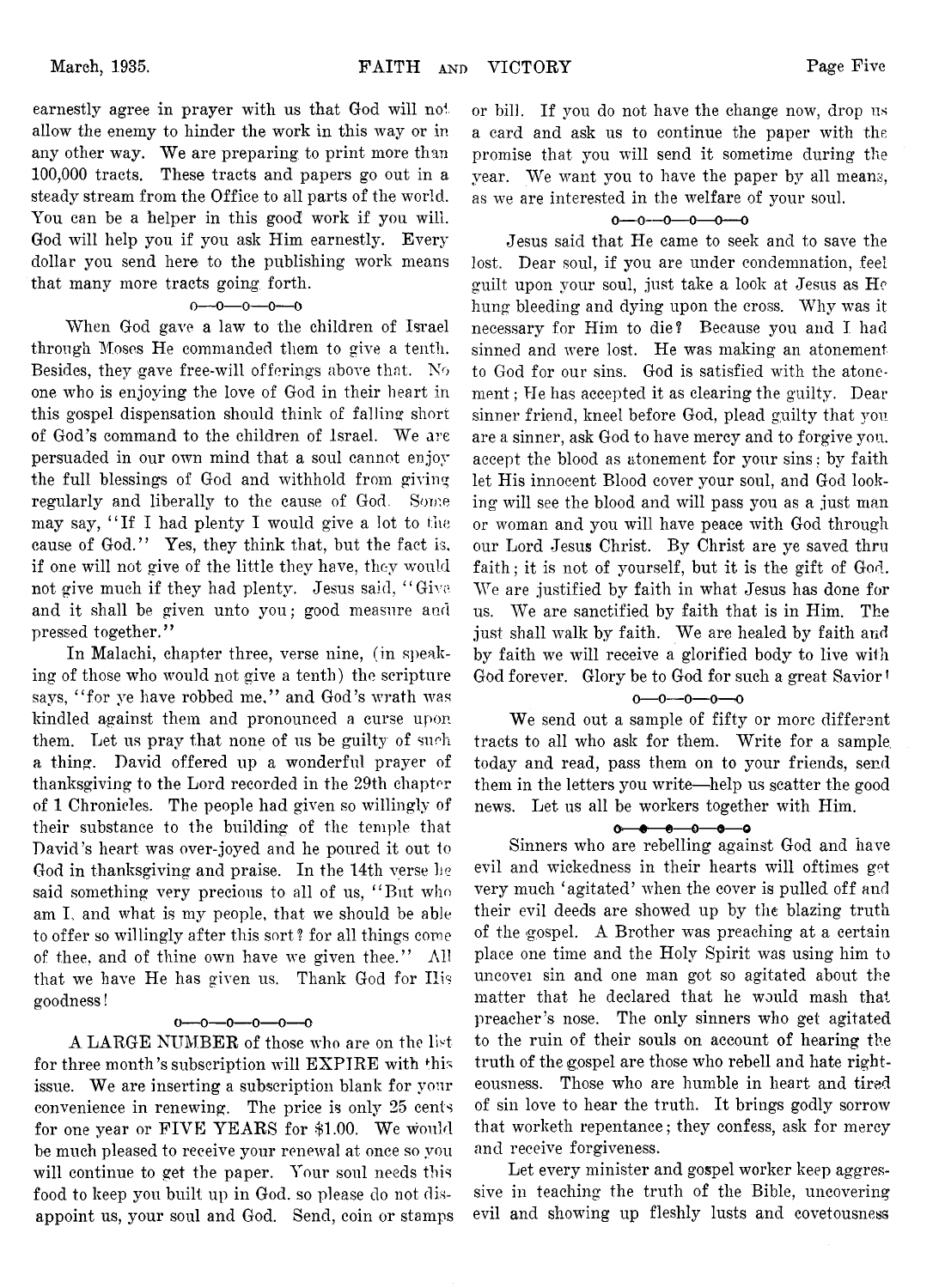and feigned faith which is dead faith, even thongn many do get agitated because they do not want the truth. Others will love the truth, and with humble hearts begin to walk with our blessed Lord in Ilis lowly and humble

Where plenty of truth is given in love, kindness and Christ-likeness with an eye single to God's glory and the salvation of souls, much good will come out of this and God's rich blessings will rest upon your soul. It is far better to have honor and blessings of God upon your soul than to warm up to the world and pet yourself with their flattery, praise and support.

# **CAMPMEETING NOTICE**

The camp-meeting at Neosho, Mo. will begin July 19th and continue ten days, 1935, Lord willing. This notice is given early so that the saints living a long distance away may have plenty of time to prepare to come. Particulars will be given later. — J. Strech.

# MEETING REPORT

Dear saints of God: This leaves me saved and sanctified by the Holy Ghost, and encouraged as never before to work and suffer for the Lord.

I feel like relating some of the blessings He bestowed upon us in the different meetings. Just before Thanksgiving in 1934 the Lord impressed me to go to Kingfisher, Oklahoma where the gospel has not been preached in over twenty years. I told the Lord I was willing to go wherever He would have me to go. A few young saints had moved there. Just before I went the Lord began talking to their hearts concerning a meeting. They began praying for the Lord to send some one there to preach the truth to the people. The Lord gave them means and they sent for me. We were all young—not any over thirty years of age. I am only twenty-two.

The saints planned a meeting at Hennessey, Okla. On Thanksgiving the Lord gave us a glorious meeting. On the following Sunday three souls came weeping to the altar and claimed this free salvation. This encouraged our hearts more to hold a meeting in Kingfisher, Okla. We began a revival there the following Wednesday in the home of Bro. and Sister L. E. Droke. The Word went forth with much power. On Thursday the Lord began to send us help: Bro. E Sanders of Watonga, Okla., Bro. U. Phillips of Dover. Okla., and Bro. P. C. Davis of Hennessey, Okla. and other workers. One young lady wanted to get saved. Her husband objected. She asked the saints to pray

for the Lord to open a way for her. We all agreed m prayer and the Lord gave us the victory before we arose from prayer. On Sunday night, the last night of the meeting, the Word of God went forth under the anointing of the Holy Ghost. We extended an invitation. No one came. Just before we started to dismiss, Bro. Sanders asked if any one wanted to be remembered in prayer to hold up his hand. Every sinner in the house raised his hand for prayer. We began singing, *Come and Go With Us To Glory.* Three souls came to the altar and gave their hearts to God. On the following Tuesday night the Lord saved one more, the lady whose husband objected. From that night he began persecuting and beating her, trying to make her give up, telling her that he was going to have the saints put out of town. Then the devil began to work and all his host against us. We decided to give our lives before we would deny our blessed Lord. Every time he would whip her, she would say, *" I* am going to live it if I have to die on the street.' '

Dear saints, let us be faithful and pray for the young saints at that place. I am determined to go all the way with the Lord and to suffer for His cause. Pray for me. Yours for the Gospel, -Velma S. Carter

# —REPORT—

To all the saints scattered abroad: Today I will give a report of how God has been with us in our chapel-building project. We; have built a basement 27 by 40 feet out of brick, which completes the building and with only \$100 yet to pay. We certainly are thankful to get in our building, as we have had only private homes to worship in for months. We thank you for your prayers, also those who sent in donations.

We extend a special invitation to all the saints to come and be with us Sunday April 7th at Tulsa, as we expect to have an all-day meeting and dedicate our building for holy worship on that day. Please still remember us in your prayers.

#### —NOTICE—

To the saints scattered abroad: I feel like writing you in regards to Brother Will Barton, 400 S. Tom St., Webb City, Mo. who has been very sick the past 8 months with a growth in the stomach. He needs your prayers, also your encouragement. He can't get any help from the government as he won't use their doctors. He has two girls in high school and three children in grade school and two too small to go to school. Their main support falls on a girl of 19 who has to work in a private home. She isn't able to carry the load as she doesn't make enough. Their rent is behind.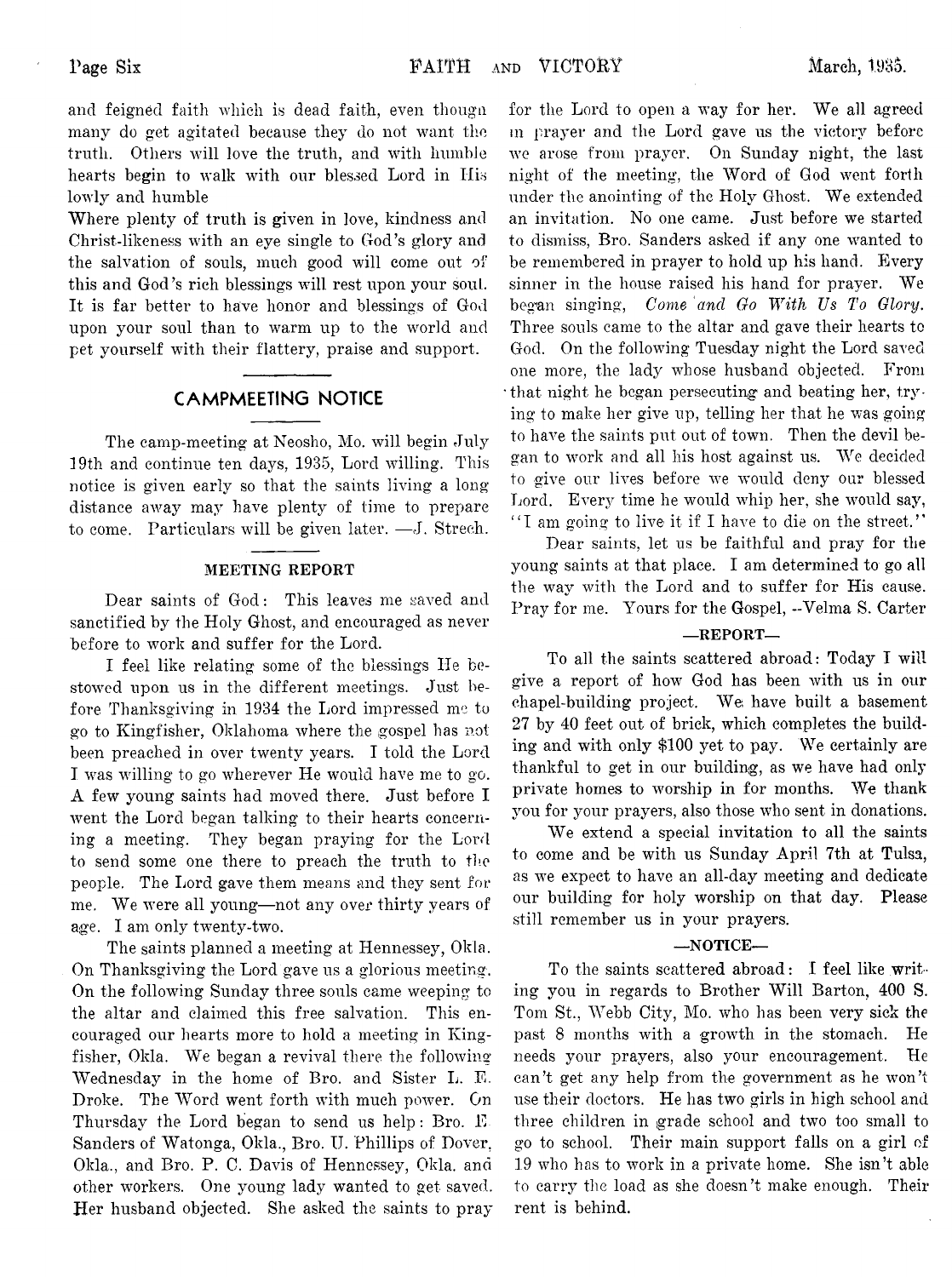Bro. Barton preached the truth as long as he couJd stand up and hold to the pulpit. Saints, let us show this Brother that we can stand behind him in prayers, encouragement and all we have. According to the nature of this affliction he can't last much longer. He can only eat juices now and they have to be strained. God is able to heal this Brother, but we as the saints must have the faith, for he is so weak in body until he isn't able. Let us all write him a shower of letters of encouragement, also let our prayers go up as one man. — Interested Saint.

# ------------- o------------- **A WORD OF ENCOURAGEMENT**

Jefferson, Ore. —Dear saints of God scattered abroad, greeting: I wish to speak a word by way of encouragement concerning the work of the Lord. I believe dear Bro. Pruitt and family are using every means possible to get the printed truth to the people, and we all enjoy, I am sure, rery much reading the *Faith and victory* paper, and a. ' the different tracts that come from the Office.

I notice in our last paper that there is need of some repairs being made, and also some paper needed at the Office. I don't make mention of this by way of begging, or soliciting, (and I am quite certain we have all been discouraged in times past by giving of our means to the cause and see it go to the dump) but I do believe *Faith and Victory* is of God and that He is using it to His glory, and we do need a paper as a medium of correspondence that we may edify one another and also be a blessing to other souls. Let us ask God what He would have us to do, and if we will obey the voice of the Lord, all needs will be supplied.

Praying God to bless the holy brethren, I am as ever your Brother sold out to God and His cause,

# **The Goodness Of God**

We feel the Lord would have us write some on the goodness of God. In Eph. 2: 1 we read, " And you hath he quickened who were dead in trespasses and sins." Quickened means made alive. When we were in sin God in His mercy pleaded with us and bro't us into His fold, Fourth verse, " But God who is rich in mercy for his great love wherewith he loved us." Yes, it is the great love and mercy of God that God had for man that "whosoever will" might be saved.

Dear ones, we as the the children of God have something to be thankful for, that we have the experience of the new birth of Christ and become moreacquainted with the dear Lord each day. We grow in grace and knowledge of the Lord. In Rom. 11: 22

we read, " Behold therefore, the *goodness* and severity ; on them which fell severity, but toward thee *goodness* if thou continue in his goodness." *Behold* means to look or take notice. We can see the goodness of God in every walk of life. But we must continue in His goodness. The Lord is not slack concerning his promises as some men count slackness, but is long-suffering. His Word is forever settled in heaven. Times may change and people fail, but the Word of God stands just the same. It is impossible for God to lie. Dear ones, as we look out upon the great universe and see how God spoke the world into existence and everything moving in their order--the moon and stars to shine at night that we might have light, and also the sun for the day— we surely can say that God is to be praised. He has made all things so complete that we as his creation can trust all things into his hands. "O fear the Lord, ye his saints: for there is no want to them that fear him." Psa. 34: 9. Those who fear the Lord do not lack, and no good thing will he withhold from them that walk uprightly. Dear ones, isn't this wonderful? " No *good* thing will he withhold from them that walk uprightly." We surely have found it so—everything we need, not what we want, but need. God will supply though we be tried sometimes. " But my God shall supply all your need according to his riches in glory by Christ Jesus." Phil. 4: 19. Praise God, we have found it so. Dear ones, all down through the ages cf time we read in His Word that God supplied the need of His people. In Psalms  $37:25$  we read, "I have been young, and now I am old, yet have I not seen the righteous forsaken, nor his seed begging bread." This dear old Brother was once young, but at the time of his writing he was old, yet he had not seen the righteous forsaken, nor his seed begging bread. No doubt this had been proven in his experience. In Luke 12: 24 to 32, we read that He even notes the sparrow's fall. How much more are ye better than the fowls? The Lord is ever watching and caring for his people that fully put their trust in Him. His eves are over the righteous and his ears are open unto their prayers. I am glad that we are connected with heaven so that our prayers go through and God sends the answer. It doesn't matter what circumstance of life may surround you, God's grace is sufficent. Praise God! You who may be afflicted or needing help from God in any way, look unto God; He will help you and give you what you may need. Let us all work and toil on a little while longer. Soon we will receive our reward. Yours in Christ, --Elizabeth Glass

<sup>—</sup> H. W. White.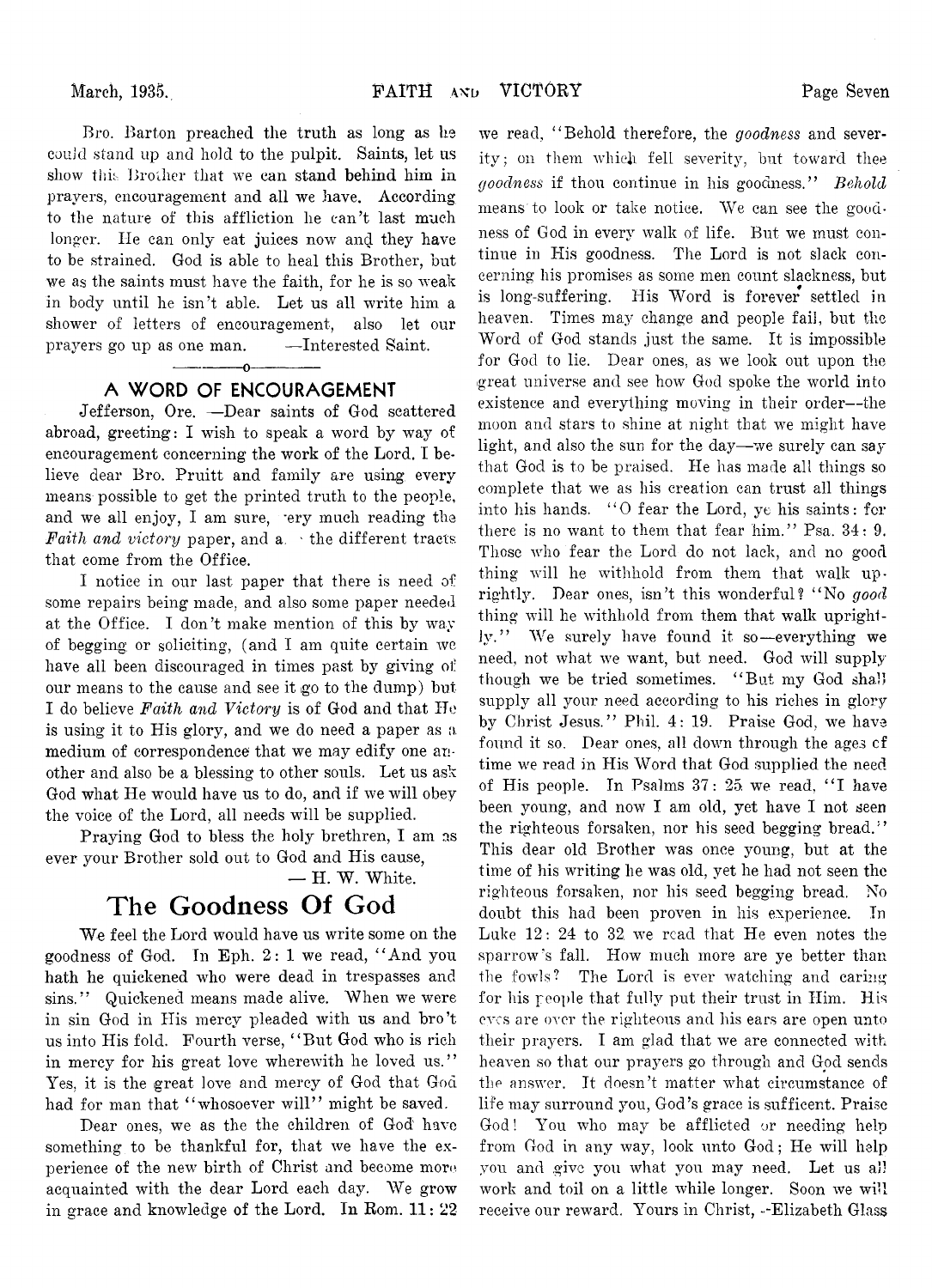# **Brotherly Love**

In the thirteenth chapter of Paul's letter to the Hebrews, and verse one of said chapter, you will find these words: "Let brotherly love continue."

You remember how righteous Abel was slain by wicked Cain. Now this is what happened between the first two brothers that lived on earth. Think about it! Sad, sad, but true!

Satan seemed to have his own way from Adam to Christ. The human family met one another as strangers; and nations devoured and consumed one another like beasts, and through the whole human race the blood-stained fingerprints of coveteousness and prejudice can be plainly traced through the past ages from Abel to Zacharias who was slain between the temple and the altar.

Had the Heavenly Father forgotten His children all this while? A thousand times, No. In due time (praise His holy name) the Spirit of God or the love of God through the Son of God reached the human family again. What a change took place! A sinful world was resurrected from death to life, truth crush ed to earth arose again. The people in darkness saw a great light, and from that day until now we can plainly see God as our Father and man as our brother.

Friends, listen to me! Since God is love you see, Then love is God, truly: And brotherly as can be. Within this crisis to succeed, Brotherly love is what we need. The blessed Saviour brought it, He lived on earth and taught it. Though Cain and Satan fought it, Yet all His chosen got it. It's powerful, sacred, holy, pure, For every evil it's a cure.

Sad, but true, discontinuation of brotherly love has caused the present world-wide depression. But when the human family returns to the rejected stone —brotherly love—business wall pick up again. " Let brotherly love continue," is my prayer.

— G. W. McMillan

# "*Depression"*

---------------- o-----------------

In 1929 the crash came. Who was to blame ? The peopel in general. We deliberately put ourselves into a depression that changed our facial expression and left on us an impression that God had deserted us. God, however, didn't desert us. He never does; we deserted Him. Each one went his own way and the Lord hath laid upon us the iniquity of them all.

The churches are becoming more and more modernistic. In one of our Protestant churches a dance was given to the young people as a reward for their having helped in the Eatser services, and this was not the only one they have had. Others spend more time thinking of socials and banquets than they do of preparing themselves for eternity. Friends, look about. Every Sunday the churches have large audiences, but how many of them have acecpted the true gospel and the true Savior who gave us the gospel? Surely Isaiah was right when he said that God was tired of the sabbaths, assemblies, solemn meetings, etc. And surely Apostle Paul was right when he said that there would be people having a form of godliness, but denying the power thereof. 2 Tim. 3: 5.

Of course, there are possessing Christians and there are professing Christians, so-called. Why are there so many professing 'Christians' and so few possessing Christians, Why are so many people lost? Why are so many people ignorant of Christ? It's because we are not doing our part as we should. Love for our fellow-man is another point we have failed on

What causes disagreement in the home? Lack of love. What causes strikes? Lack of love. What causes war ? Lack of love. What causes hatred ? Lack of love. Greed, that which causes a man to fight for money, land and the devil in general, has caused the loss of many souls. With all these evil trends, no wonder God is punishing the world with a depression.

Since the beginning of the depression people have been running to and fro seeking a way out. They have been and still are searching in vain. They are like unto a person without a light in a dark cave that branches in several directions, We shall never find the entrance to prosperity until we take the most powerful of all lights, Jesus Christ, to brighten the way. We must come back to God, ask forgiveness for leaving Him, put faith in Him and trust Him to bring us out, for surely we can't bring ourselves out.

Possessing Christians, *work harder than ever for the Lord,*

Professing Christians, you are on dangerous ground. You are lost. Accept Jesus now! Believe in Him. Give yourself to Him.

My friends, this takes us all in. Let us therefore trust in the Lord Jesus Christ for a way out and I assure you that by your confession, you will have a new impression that will change your spiritual and physical expression and lift the world-wide depression.

— Edgar Arnold.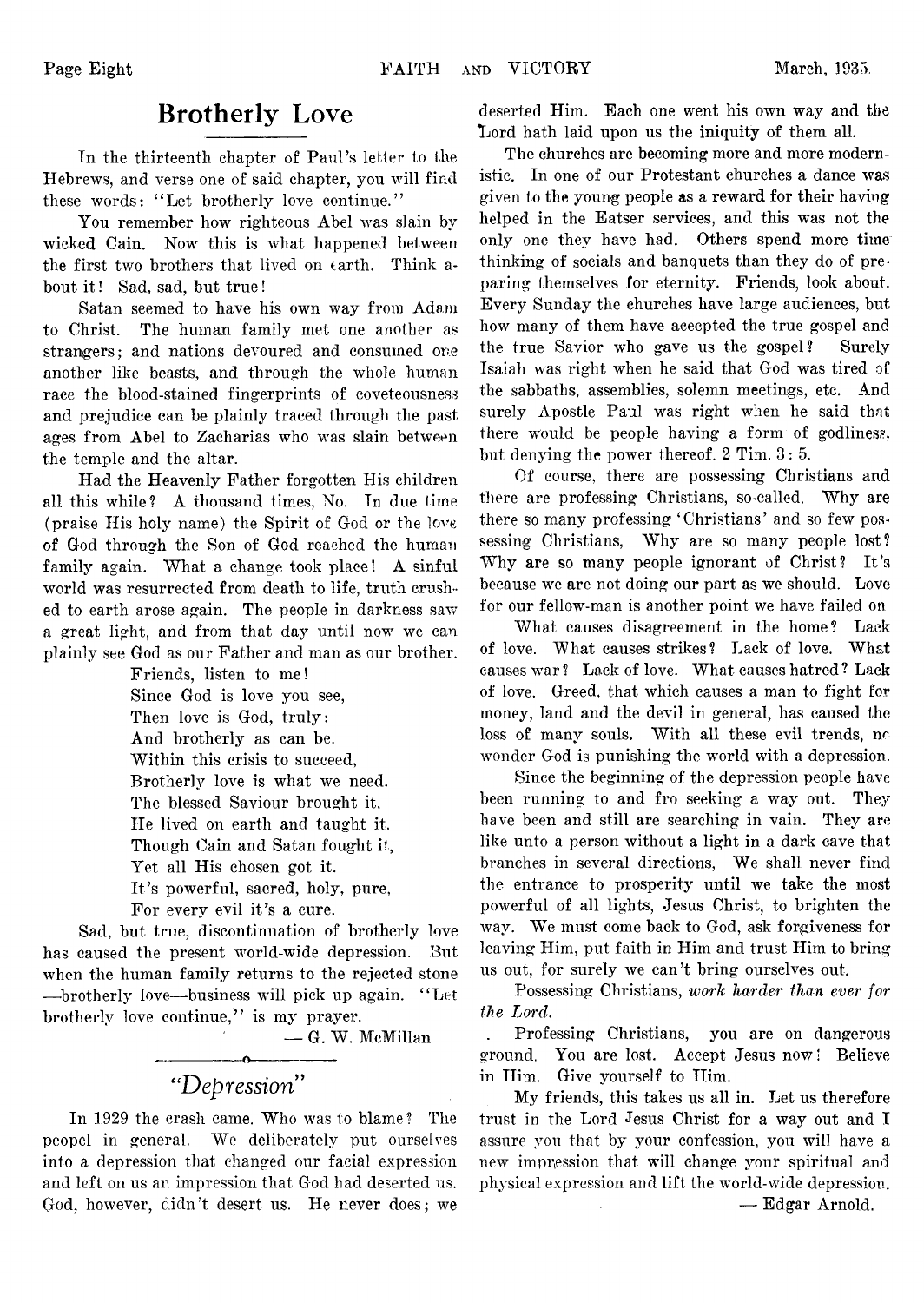

# **♦ « Young People's Section »**

# **The Key To Success**

" And he said unto them, go ye into all the world and preach the gospel to every creature." Mark 16:15 Jesus gave His disciples a mission to go every where and teach every creature the gospel. This gospel must be preached, for Jesus said it must be carried to the uttermost parts of the world. It has not changed, but it is the same old sin-cleansing gospel. Praise the Lord.

Some are going here and there spreading the gospel as God commands. In  $1 \text{ Cor. } 3: 6$  we read, "I have planted; Apollos watered: but God gave the increase." This truth has been planted in many places. God has planters, and He also has those who water the truth sown. We might plant a great amount of grain, but if those who water fail to water, the planting fails to grow.

A young babe in Christ needs constant nourishment until it becomes strong. The Apostle Paul spoke of feeding babes with milk— encouraging and helping those who have stepped out on the eternal truth. The time is short. Workers are laboring and agonising, making every effort to win souls for Christ. There should be efforts made by others to keep them on the forward march. We are in perilous times and those who step out on the promises of God have a great host of ungodly and evil things to meet them face to face. Many no doubt had a decision at first and failed on the account of these conditions, when no doubt a few words of encouragement would have renewed their courage. The devil has the world going down grade to a devil's hell. Now he is after those who love the Lord or desire to live for Him. And because iniquity shall abound, the love of many 1 wax cold. Mat. 24: 12.

It is going to mean something to hear Christ "Ye have done what ye could," not in saving s alone, but helping and encouraging those who ? recently embraced the light to become strong >w he that planteth and he that watereth are one • *every man shall receive his own reward according is own labor.*" 1 Cor. 3:8. — Preston Davis

#### $-0-$ EDITORIAL NOTES

The same principle of wrong that causes the asts to deny that there is a God also influences people to disbelieve the Word of God, for in St. John 1: 1 we read that " the Word was God," and to doubt either one is to disbelieve both. Furthermore, to the extent that we disbelieve or reject any part of God's Word, just that much we deny God. Only the believers can receive benefits from God's many precious promises.

 $0-0-0-0-0$ 

The Church of God is exclusive in its nature. Christ is the Head and Door. It excludes sinners and hypocrites— a statement which no other church car truthfully say. As Christ recognizes only the one Church which He built, then His people should reject all others as false, and endeavor to rescue the many souls who are deceived. On this subject we will quote lines written by an early reformer: " During the reign of pagan persecution the rulers offered to stop the bloody martyrdom and allow the Christians to worship God in freedom, if they would confess that the pagan idols were also real gods. This they could not do, but chose rather to die. And on this very *point of exclusiveness is the present offence of the cross.* People would not seriously object to God's ministers setting forth the church as contained in the Scriptures if we would recognize their earth-born institutions as being also God's churches." May God grant holy boldness to His people that they will hold the beautiful Church of God high above the cages of Babylon, and help souls to lift their eyes above the whirl pools of sectarianism!

 $0 \rightarrow 0 \rightarrow 0 \rightarrow 0$ 

A few days ago I had an experience which very strikingly illustrated the truth of the 28th verse of the 8th chapter of Romans, "And we know that *all things work together for good* to them that love God." Many times conditions arise which do not seem at first to be working together for our good. Nevertheless, good results will be had if we continue to love the Lord.

On this occasion I was feeding large sheets of paper through the cylinder press, re-stocking our supply of tracts. The delivery mechanism which stacks the printed sheets was not working right. It would miss or partly take hold of every fifth or sixth sheet which I run through. This, of course, was rather trying because I had to stop the press and straighten them on the stack each time. I could not readily detect the trouble, so finally I breathed a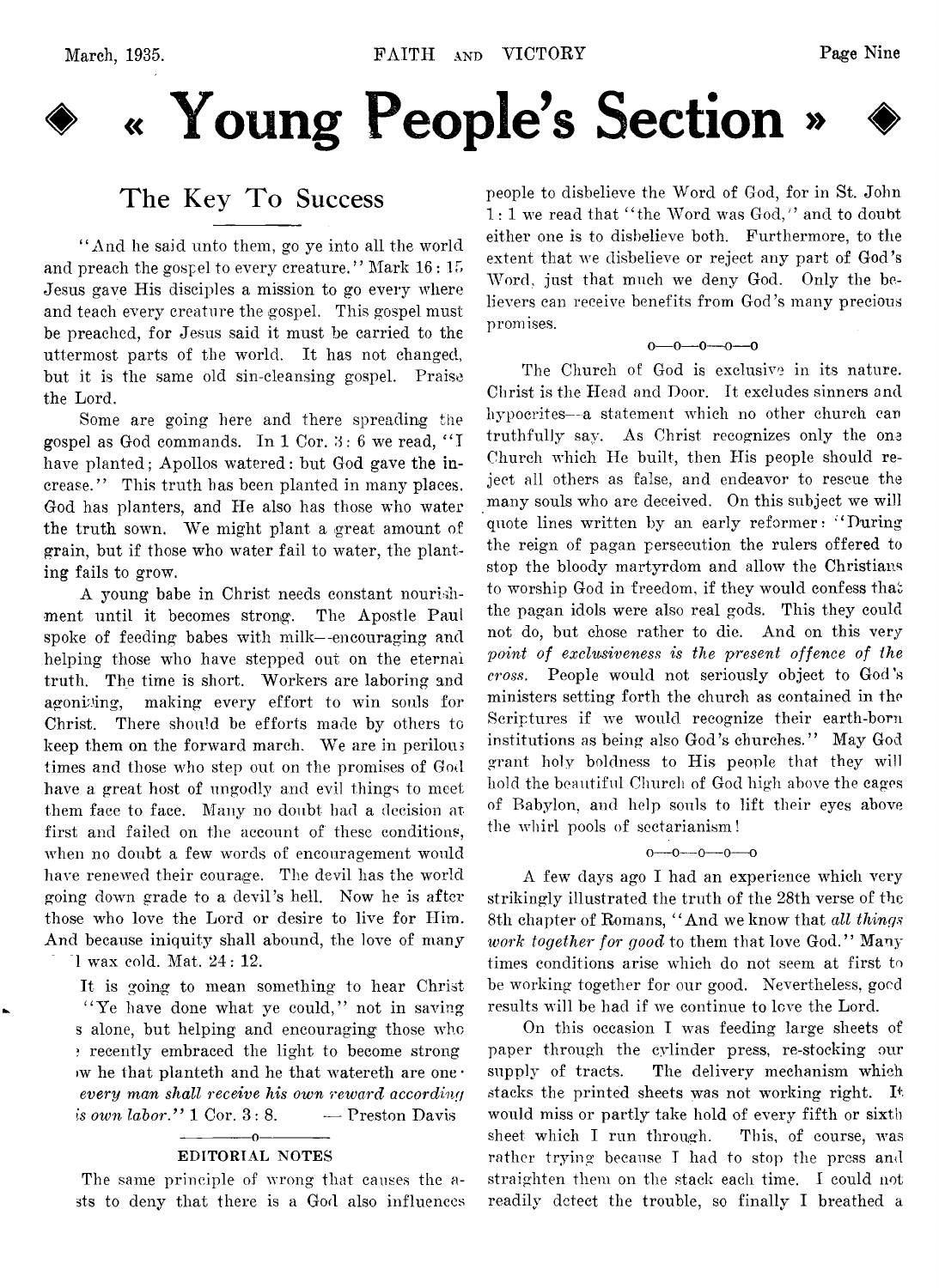prayer to God, asking Him to correct the trouble. Soon after, the delivery missed a sheet completely and it wrapped up on the ink rollers. This seemed to make matters worse instead of better. The rollers had to be taken off and washed with gasoline in order to get the paper off. I was wondering what good would result from the latter occurrence. In getting the paper off, the oil on the bearings of the rollers was washed off also. After replacing the rollers in the press I had to go on the opposite side of the machine to oil the bearings. While doing that, I noticed a bolt loose on the delivery apparatus on that side. After tightening the bolt, I proceeded to run the press again, and it did not fail another time to bring the sheet to its proper place on that account. In this I was made to see very plainly the hand of the Lord, to whom I give the praise. He works in mysterious ways to carry out His purposes. You see the latter trouble was permitted in order to clear up the first one and set everything right in answer to prayer. No doubt I would not have found the loose bolt otherwise. Truly, all troubles "work together for our good," if we leave ourselves in His hands.

# $0 - 0 - 0 - 0 - 0$

We want to encourage the young saints to be stedfast and unmovable in serving the Lord. He has a special work for each individual in the great harvest field. First He must prepare and qualify you for your work that you may be able to endure hardness as a good soldier of Jesus Christ.

On those who are saved and sanctified He has special gifts of the Spirit to bestow, and which is " given to every man to profit withal."  $1 \text{ Cor. } 12: 7$ . In the 31st verse the Apostle exhorts, " Covet earnestly the best gifts."

#### *Q*-----o -----O-----O-----O-----O

We are expecting you young people to send in your testimonies for the paper-—tell us how the Lord is blessing your soul and it will encourage some one else. Obey the Lord if He inspires you to write a stirring article or poem.  $\qquad \qquad \qquad \text{L. D. P.}$ 

Many of our readers are ordering the "Concordance and Word Book" which contains 268 pages, printed on Bible paper, compactly made, easy to handle and carry in the pocket. It is just what a minister or student of the Bible needs in order tc easily find scriptures on any subject. It will be postpaid to you for 50 cents, coin or stamps. Order yours today from Faith Pub. House. Guthrie, Oklahoma.

**0 0 0 0 0 0** Racine, Mo.  $-\text{Pear young saints}: I send greet-$  ings to you in holy love this beautiful morning. The weather is hazy and cloudy, but the Sun of righteousness shines as bright in my soul as the noon day of a clear spring day. Praise God. May his love ever continue in us and may we grow in grace is my constant prayer.

I thank the Lord for the Word. It is more precious to me as the days roll on. At Neosho the Lord wonderfully blessed in the preaching of the Word Sunday and also in the Sunday school. We truly have some wonderful times there in the Lord. Our S. S. lesson was found in the first chapter of St. John. It is wonderful and encouraging to know that darkness cannot comprehend light. When light comes darkness must flee. After our souls are filled with light, darkness can be ever so thick around but it cannot come into the soul as long as there is light in the soul.

I am much encouraged to know that there are so many young saints today. You can go to each congregation and you will find a little band of happy young saints. There are a few isolated ones who need our prayers and encouragement. I can think of one hundred young saints from the age of thirty on down. Just think of the band of happy pilgrims bound for the Promised Land. Dear reader, are you in this number ?

You that know the worth of prayer, pray for me that I will stay in this race and never stop for anything. Yours, washed in the Blood, — Selma Hiebert.

Dear Brothers and Sisters in Christ, greetings in Jesus' dear name : I feel led to write my testimony for the glory of God and encouragement of the dear saints.

Some of you know what a condition my body was 'in during the Guthrie Assembly meeting, and how my nerves had completely given away with me.. The request was printed in the *Faith and Victory* paper for my healing, and I praise the dear Lord and thank the dear saints for their earnest prayers. The Lord has wonderfully touched my body, given me more strength and quieted my nerves to a great extent, and given me more courage to press on for him,.

Dear ones, when we have on the whole armour of God, which is— having our loins girt about with truth, having on the breastplate of righteousness, our feet shod with the preparation of the gospel of peace, and taking the shield of faith, we shall be able to quench all the fiery darts of the wicked. With such an armour, and the helmet of salvation, and the sword of the spirit which is the word of God, I believe, saints, we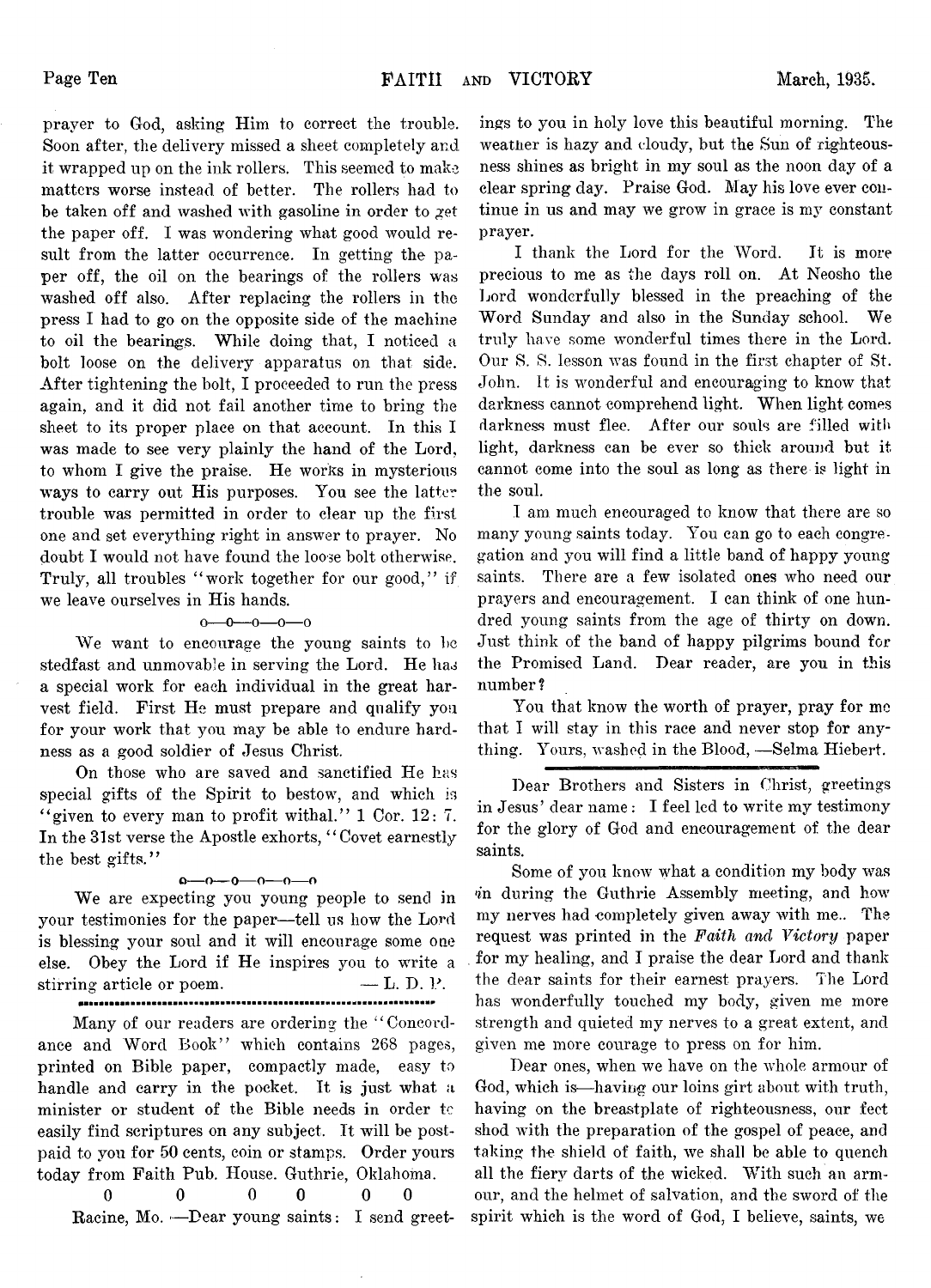can go sweeping through the gates of glory.

We are also exhorted to pray with all supplication and watch with all perseverence. Dear saints, keep courageous, continue to pray on and press on, for God will never forsake His trusting children.

Your Sister in Christ, —— Ozell Allen

$$
\overbrace{\hspace{2.5cm}}^{}
$$

# PRAYER REQUEST

I ask all the saints to pray for the salvation of my daughter and her consecration to the service of God, and that the Lord will open up a way for her to get busy in the Lord's work.  $-\mathbf{A}$  Mother.

# MEETING REPORT

Bristow, Okla. — Greetings to all in the holy name of Jesus. Today finds me saved and living for the dear Lord, and encouraged to go all the way.

The Lord led Bro. Sam Barton and Bro. Douglas to come to Salt Creek, Okla. and hold a meeting on the 6th of January. One soul was saved and the saints were encouraged. Bro. Barton had to go away on account of his brother and wife's mother being real sick. Yours in the one body, — Katie Johnson.

# A Dance That Never Occurred

An ungodly young girl in Texas was getting, up a dance at her father's house to counteract the influence of a revival that was being held in the community and to keep the young people away from it. She rode from home to home, giving out the invitations, and at the last place, on leaving, she uttered in a gay, reckless way these fearful words: " I am one day nearer hell than I ever was before. Pray that I may hold out faithful." She galloped away, but in a few moments her horse came back dragging the dead body of  $\begin{aligned}\n\text{the rider.} \quad -\text{Sel.}\n\end{aligned}$ 

$$
\qquad \qquad 0
$$

$$
f_{\rm{max}}
$$

 $0 \qquad 0 \qquad 0 \qquad 0 \qquad 0$ 

Marshall, Okla. - Dear saints scattered abroad: I feel like writing my testimony in the *Faith and Victory* paper. I praise the good Lord for His redeeming love in my soul. I am happy in my soul. Some times I have to weep for joy. It surely pays to serve the Lord. He promises that He will guide us with His eye; isn't that wonderful? I feel so unworthy of the Lord. I ask the good Lord to have His way with me. I want to let my light shine so the worldly people can see there is a reality in the religion of Jesus Christ. Your saved Brother, .—J. J. Boebel.

 $0 \qquad 0 \qquad 0 \qquad 0$ 

Zillah, Wash. — Dear Sister Pruitt and co-workers: Enclosed find 10 cents. Send me the booklet, " The Instructions of Youth in the Christian Life." I sure

enjoy *Faith and Victory*; it is food for my soul.

Today fiifds me saved and my only desire is to live closer to Jesus each day.

My folks are both well and feeling fine. I guess you remember when they wrote and requested prayer. They were healed just a few days after writing to you. We thank the Lord for His healing power and for your earnest prayers. Your letter too was much encouragement. Yours in Him, — Emma Lechner

$$
0 \qquad 0 \qquad 0 \qquad 0 \qquad 0
$$

Hennessey, Okla. — Dear Bro. and Sister Pruitt and all the saints scattered abroad: Greetings to you in Jesus' dear name. I'am saved and still enjoying this wonderful salavtion. Praise the dear Lord.

I just returned a few weeks ago from Louisiana. The dear Lord has laid a burden on my heart for Louisiana, especially the city of Natchitoches. It is in a pitiful condition. Some people there are living up to all the light they have, and others are wanting the truth. I believe it is the duty of the saints to help get the truth in that place. We are praying the Lord to send the truth there this spring, the Lord willing. Sister Annie Lee, R. 1, Hennessey, Okla. is our treasurer, so after reading and praying, over this, if any one feels led by the Lord to send some means to Sister Lee for whosoever the Lord chooses to go to Louisiana to preach the pure gospel, our hearts say, amen. Your saved Sister, — Annie Wiley.

$$
0 \qquad \qquad 0 \qquad \qquad 0 \qquad \qquad 0
$$

Lindsay, Ontario, Canada— I sit down to write you a few lines, hoping this letter will find you happy and well in the Lord Jesus Christ.

I trust in the Lord, read my Bible and pray to God every day and night, asking Him to guide me and to keep me in His care. I have not been very well.

I am very fond of reading the paper. I read them over and over and they get worn out so I cannot read them any more. I am sending in my sister's subscription to the paper and also sending for two books you advertise. I am thankful that you show the way in your paper to go to our Heavenly Father. May God bless you. — Joshua Levely

0 0 0 0 0

Jefferson, Ore. —We moved to Fredericktown, Mo. Nov. 1, 1899, believing God wanted us there, but Satan set in to hinder( 1 Thess. 2: 18) by afflicting one of our children, but God wonderfully blessed by healing her. We did what we could to get the truth to the people, but it was rather a hard place as it was a sectarian town, but I believe God blessed in spite of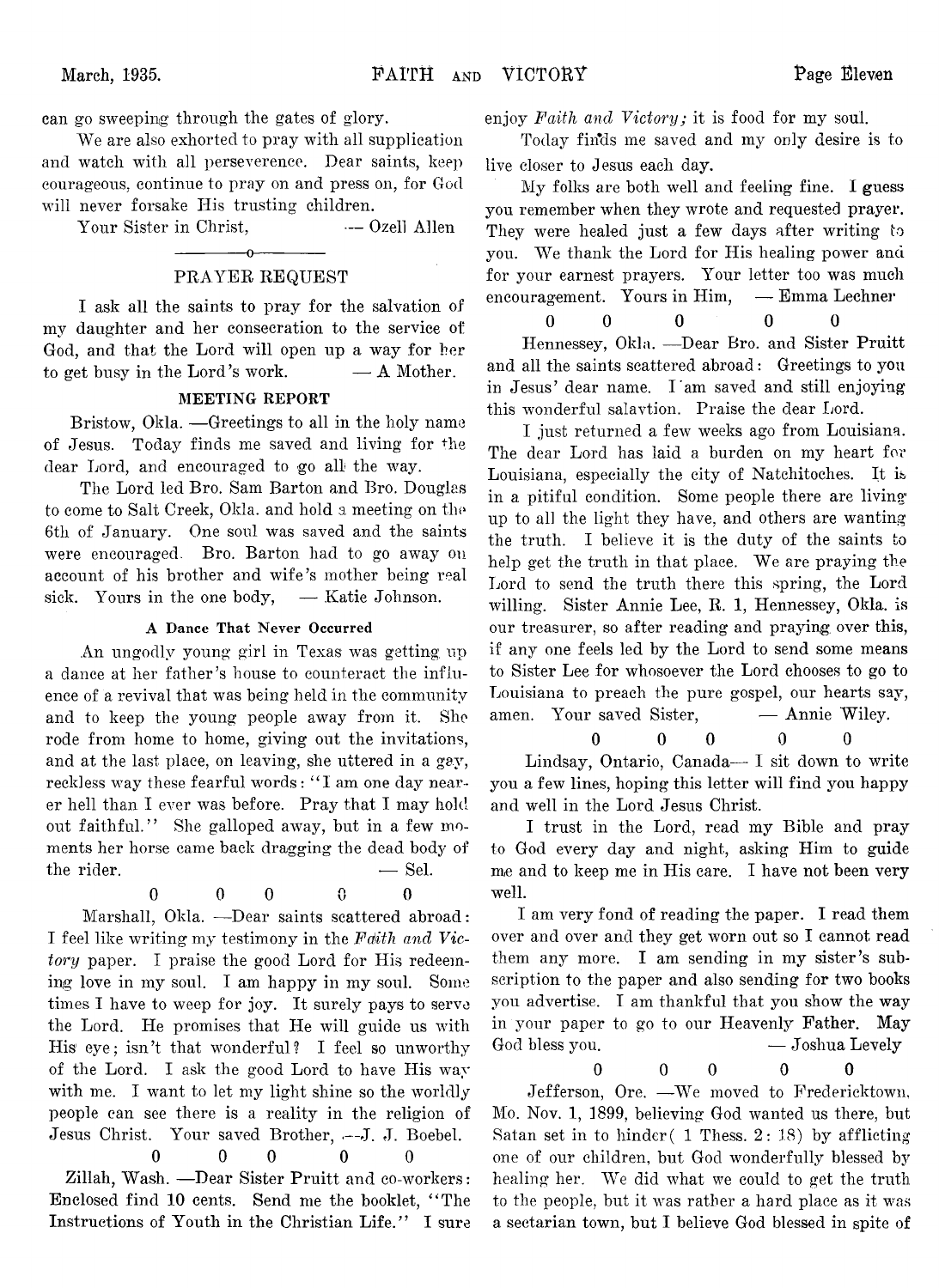all. We truly went through the fiery furnace of affliction. About the first of February another one of our little girls taken sick with pneumonia fever and was very sick for a few days, but God had mercy, heard and answered prayer and healed her. Then about the last day of February my wife taken sick with the same kind of fever, lived about ten days and died, leaving me with five little helpless children, the youngest not being two years old. In the sectarian town we had great persecution because we trusted God for her healing even in the face of the threats of the law. I will just give an ad which came out in the newspaper against me: "A Mrs. White, on Colege Ave., died last Monday night of something like pneumonia fever, leaving four or five young children; and it is said the woman died without a doctor, and that there is a law in the state of Missouri against such procedings, and that the next grand jury should sift the thing to the bottom." I realized what that meant, I might have to go behind the prison bars at any time. My friends would ask me if I thought they would indict me, and I would say I don't know, they may, but it matters not to me; if God can get more glory out of my life to Himself in the prison, I am just as willing to go there as not. I would say, I don't know what will become of my five little helpless children, but I feel sure that the God whom 1 serve will care for them. I never felt more resigned to the will of God in all my life. It truly was a fulfillment of Daniel 12: 10, "purified, made white and tried," and while my loss was very great, I realized my loss was her eternal gain, and I could only say with Bro. Paul (Rom. 8: 38, 39) that neither death, nor life, nor angels, nor principalities, nor powers, nor things present, nor things to come, nor height, nor depth, nor any other creature shall be able to separate us from the love of God which is in Christ Jesus our Lord. In all these things we are more than conquerors through Him that loved us.

I remained there a few days, then moved to a little three-room house, as the rent was so high for the one that we were in that we could not pay it. So the Lord over-ruled all to His glory, and I did not have to go to jail. After a few days I told the little children that we would go down to Grandpa's and stay a few days until we could get more reconciled. So we went, and stayed longer than I expected as the little fellows took the chicken pox. The dear Lord began to open up the way for us. I could not look to my people for they were opposed to the truth. T will tell you in the next letter how wonderfully the Lord opened up the way. (To be continued)  $-AH$ . W. White

# **Bible Lessons For Sunday Schools And Home Study**

By Sadie E. Orr, Box 370, Hammond La. Order S. S. rolls and cards for 2nd quarter at above addrress by March 15th.

# SUNDAY, March 3, 1935. Home Study For The Week

Feb. 25–Peter Unmasks Falsehood. Acts 5: 1-6.

Feb. 26—Peter Unmasks Hypocrisy. Acts 8: 18- 24.

Feb. 27— Jesus Unmasks Hypocrisy. Matt. 23: 23 -23.

Feb. 28— Telling a Lie. 1 Kings 13: 11- 22.

March 1—Telling the Truth. 1 Samuel 3: 15- 21.

March 2—Living Honestly. Eph.  $4:25-32$ .

March 3— Devotional Reading. Psalms 139: 17- 24

SUBJECT—*Peter Unmasks Falsehood and Hypocrisy* Lesson Text, Printed Portion—Acts  $5:1-6$ ;  $8:18-24$ .

5: 1. But a certain man named Ananias, with Sapphira his wife, sold a possession,

2. And kept back part of the price, his wife also being privy to it, and brought a certain part, and laid it at the apostles' feet.

3. But Peter said, Ananias, why hath Satan filled thine heart to lie to the Holy Ghost, and to keep back part of the price of the land ?

4. Whiles it remained, was it not thine own? and after it was sold, was it not in thine own power? why hast thou conceived this thing in thine heart? thou hast not lied unto men, but unto God.

g. And Ananias hearing these words fell down, and gave up the ghost: and great fear came on all them that heard these things.

6. And the young men arose, wound him up, and carried him out, and buried him.

8: 18. And when Simon saw that through laying on of the apostles' hands the Holy Ghost was given, he offered them money,

19. Saying, Give me also this power, that on whomsoever I lay hands, he may receive the Holy Ghost.

20. But Peter said unto him, Thy money perish with thee, because thou hast thought that the gift of God may be purchased with money.

21. Thou hast neither part nor lot in this matter: for thy heart is not right in the sight of God.

22. Repent therefore of this thy wickedness, and pray God, if perhaps the thought of thine heart may be forgiven thee.

23. For I perceive that thou art in the gall of bitterness, and in the bond of iniquity.

24. Then answered Simon, and said, Pray ye to the Lord for me, that none of these things which ye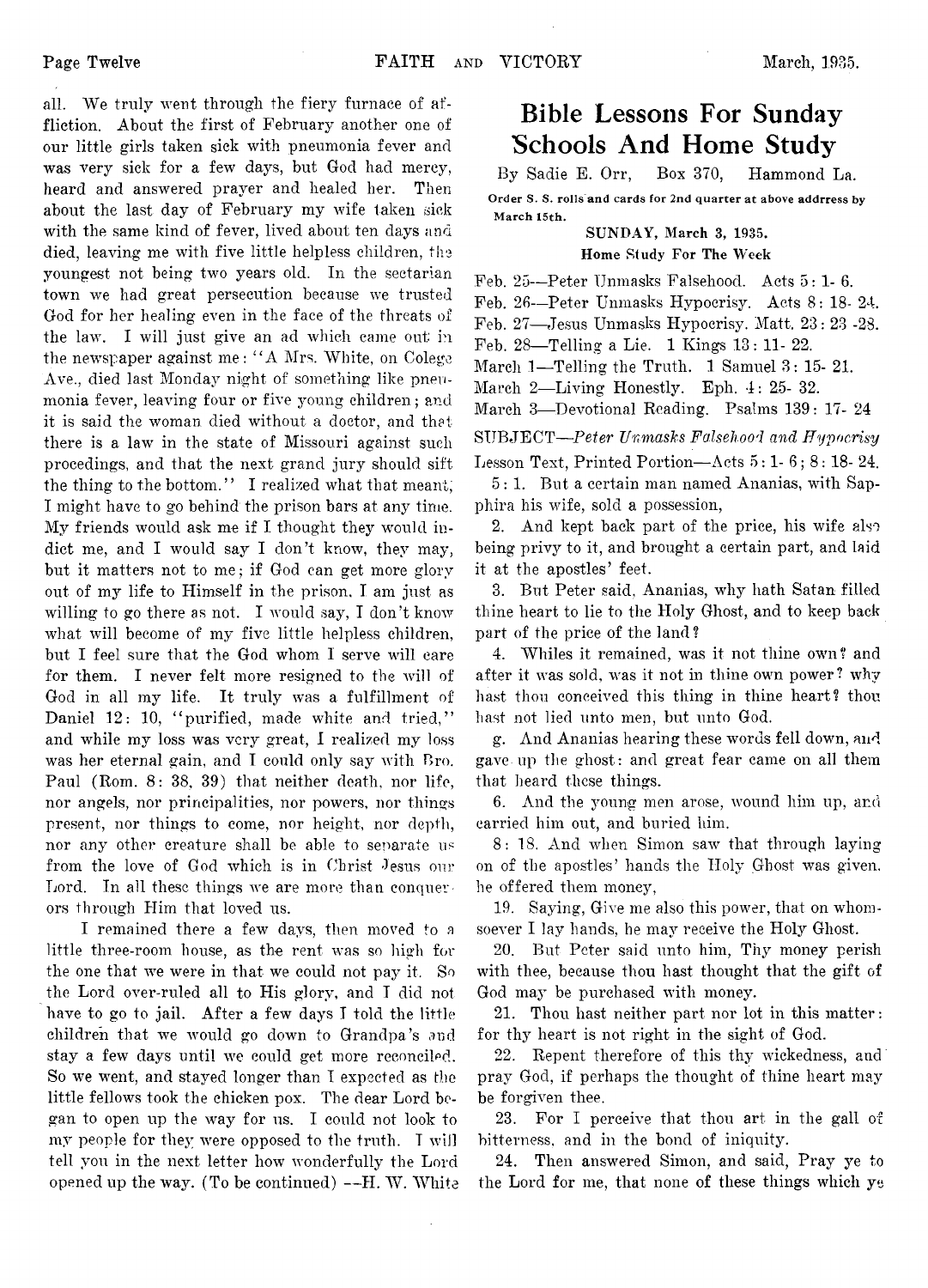have spoken come upon me.

Memory Verse— Wherefore, putting away lying speak every man truth with his neighbor: for we are members one of another. Eph. 4: 25.

Central Thought— Unmasking the false.

Practical Truth—The danger of desiring prominence in Christian giving.

#### Suggestion To Teachers

Peter stands for truth and honesty. The sin of untruthfulness. The present forms of hypocrisy.

# EXPLANATORY NOTES

Our lesson surely teaches us the seriousness  $o^e$ . desiring to be like others in the work of God without making the sacrifice that makes them alike. History says that Barnabas who became associated with Paul, was so in earnest in the work of God and in the needy that he sold his land and put the money into the apostles' hands to be distributed among the needy. But two others coveted the same honor without being willing to make the same sacrifice—giving all. It was a heavy blow when Peter told them they had not lied to men, but to God. Satan-inspired lie, "conceived in the heart." O I am made to wonder how many spiritually dead folk there are who profess to give all when only a very small part is given, maybe nothing. Remember God is keeping the record. Ananias, 'an object of God's mercy,' and Sapphira, 'the beautiful," were members of the Church in Jerusalem "in good standing." Profession is not enough. Speak the truth in the heart. (Will leave the comment on the later part of this lesson for your own study because of a lack of space, as March has five Sundays.

# SUNDAY, March 10, 1935.

# Home Study For The Week

March 4—Peter and Cornelius. Acts 10: 34- 43

March 5-The Holy Spirit and Cornelius. Acts 10: 44- 48.

March 6—Jesus and a Roman. Matt. 8: 5- 13.

March 7— Jesus and a Greek. Mark 7: 24- 30.

March 8—Jesus and the Samaritans. John 4: 39- 42.

March 9— Jesus and all the World. Mark 16: 14- 20.

March 10— Devotional Reading. Psalms 67: 1- 7.

# SUBJECT—*Peter Preaches To The Gentiles*

Lesson Text, Printed Portion—Acts 10: 34- 48.

10: 34. Then Peter opened his mouth, and said, Of a truth I perceive that God is no respecter of persons:

35. But in every nation he that feareth him, and worketh righteousness, is accepted with him.

36. The word which God sent-unto the children of Israel, preaching peace by Jesus Christ: (he is Lord

of all:)

37. That word, I say, ye know, which was published throughout all Judea, and began from Galilee, after the baptism which John preached.

38. How God anointed Jesus of Nazareth with the Holy Ghost and with power: who went about doing good, and healing all that were oppressed of the devil; for God was with him.

39. And we are witnesses of all things which he did both in the land of the Jews, and in Jerusalem; whom they slew and hanged on a tree:

40. Him God raised up the third day, and shewed him openly;

41. Not to all the people, but unto witnesses chosen before of God, even to us, who did eat and drink with him after he arose from the dead.

42. And he commanded us to preach unto the people, and to testify that it is he which was ordained of God to be the Judge of quick and dead.

43. To him give all the prophets witness, that through his name whosoever believeth in him shall receive remission of sins.

44. While Peter yet spake these words, the Holy Ghost fell on all them which heard the word.

45. And they of the circumcision which believed were astonished, as many as came with Peter, because that on the Gentiles also was poured out the gift of the Holy Ghost.

46. For they heard them speak with tongues, and magnify God. Then answered Peter,

47. Can any man forbid water, that these should not be baptized, which have received the Holy Ghost as well as we?

48. And he commanded them to be baptized in the name of the Lord. Then prayed they him to tarry certain days.

Memory Verse— God is no respecter of persons; but in every nation he that feareth him and worketh righteousness, is accepted with him. Acts 10: 34, 35.

Central Thought—The gospel to all nations.

Practical Truth— Without respect of persons, "God is rich unto all that call upon him."

# Suggestion To Teachers

Peter learns that God loves everybody. He also learns something new—the gospel for all. Overcoming racial and national prejudices.

## EXPLANATORY NOTES

There is always room for God's people to learn. Peter learned a new lesson when God prepared him for the acceptance of the call to go to Cornelius' house. God is still no respecter of persons. A dear old slave,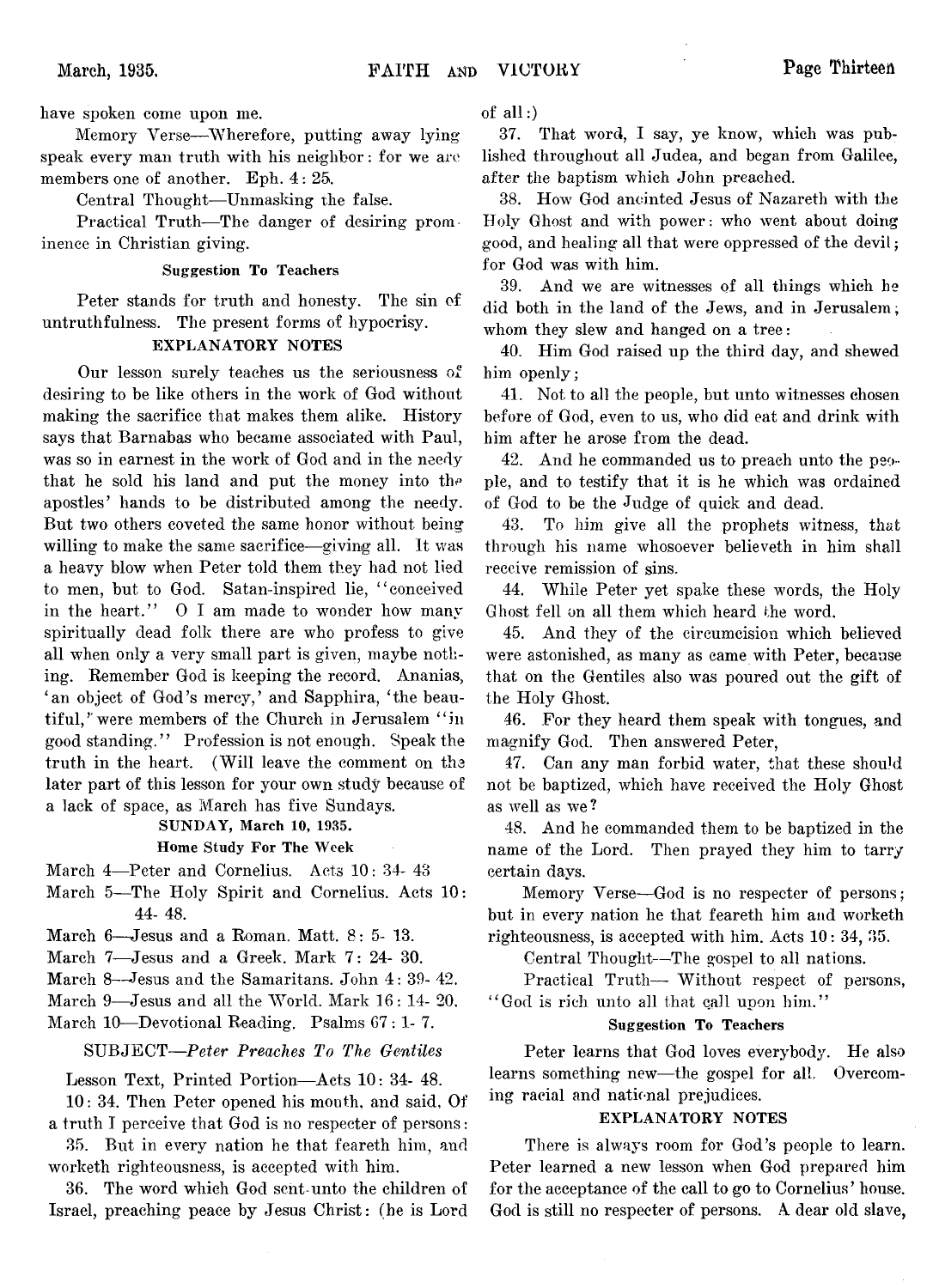who had a right to respect persons, naturally speaking, said he became "color blind" when God saved him from sin, and he so loved his master and made it known to him that it touched his heart and became a child of God too. All racial and national prejudices are blotted out through the Blood.

The gospel is needed in all nations and it is God's will that it should be preached to all. All must be saved on the same conditions. Jesus died and was resurrected and through His shed blood all can be saved, regardless of color, race or nationality. Jesus' sacrificial death and His glorious resurrection opened the way.

The new lesson Peter learned made him a soul winner in new fields, and our lesson tells us how God brought the precious gift of the Holy Spirit to Cornelius and his household while Peter preached the gospel to them. We learn that although Peter and Cornelius were miles apart, they each had a divine message that directed each to the other. "Cornelius was a Roman, born in Italy; the captain of a hundred men at Caesarea, the political capital of Palestine." Our lesson tells us of his worship, almsgiving and prayer life.

## SUNDAY, March 17, 1935.

## Home Study For The Week

March 11— Peter's Deliverance. Acts 12: 5- 17.

March 12+-Israel's Deliverance. Exodus 14: 21-31.

March 13— Elisha's Deliverance. 2 Kings 6: 11- 18.

March 14--Daniel's Deliverance. Daniel 6: 16- 23.

March 15—Paul's Deliverance. 2 Cor. 1: 3- 11.

March 16— Deliverance by Christ. Mark 4: 35- 41.

March 17— Devotional Reading. Psalms 34: 1- 8. SUBJECT*—Peter Delivered From Prison*.

Lesson Text, Printed Portion— Acts 12: 1- 19.

 $12 \cdot 1$ . Now about that time Herod the king stretched forth his hands to vex certain of the church.

2. And he killed James the brother of John with the sword.

3. And because he saw it pleased the Jews, he proceeded further to take Peter also. (Then were the days of unleavened bread.)

4. And when he had apprehended him, he put him. in prison, and delivered him to four quaternions of soldiers to keep him ; intending after Easter to bring him forth to the people.

5. Peter therefore was kept in prison: but prayer was made without ceasing of the church unto God for him.

6. And when Herod would have brought him forth, the same night Peter was sleeping between two soldiers, bound with two chains: and the keepers before the door kept the prison.

7. And, behold, the angel of the Lord came upon him, and a light shined in the prison: and he smote Peter on the side, and raised him up, saying, Arise up quickly. And his chains fell off from his hands.

8. And the angel said unto him, Gird thyself, and bind on thy sandals. And so he did. And he saith unto him, Cast thy garment about thee, and follow me.

9. And he went out, and followed him: and wist not that it was true which was done by the angel; but thought he saw a vision.

10 When they were past the first and second ward, they came unto the iron gate that leadeth unto the city; which opened to them of his own accord: and they went out, and passed on through one street; and forthwith the angel departed from him.

11. And when Peter was come to himself, he said, Now I know of a surety, that the Lord hath sent his angel, and hath delivered me out of the hand of Herod and from all the expectation of the people of the Jews.

12. And when he had considered the thing, he came to the house of Mary the mother of John, whose surname was Mark; where many were gathered together praying.

13. And as Peter knocked at the door of the gate, a damsel came to hearken, named Rhoda.

14. And when she knew Peter's voice, she opened not the gate for gladness, but ran in, and told how Peter stood before the gate.

15;. And they said unto her, Thou art mad. But she constantly affirmed that it was even so. Then said they, It is his angel.

16. But Peter continued knocking: and when they had opened the door, and saw him, they were astonished.

17. But he, beckoning unto them with the hand  $t_1$ hold their peace, declared unto them how the Lord had brought him out of the prison. And he said. Go shew these things unto James, and to the brethren. And he departed, and went into another place.

18. Now as soon as it was day, there was no small stir among the soldiers, what was become of Peter.

19. And when Herod had sought for him, and found him not, he examined the keepers, and commanded that they should be put to death. And he went down from Judea to Caesarea, and there abode

Memory Verse---Prayer was made earnestly of the Church unto God for him. Acts 12: 5.

Central Thought—Deliverance.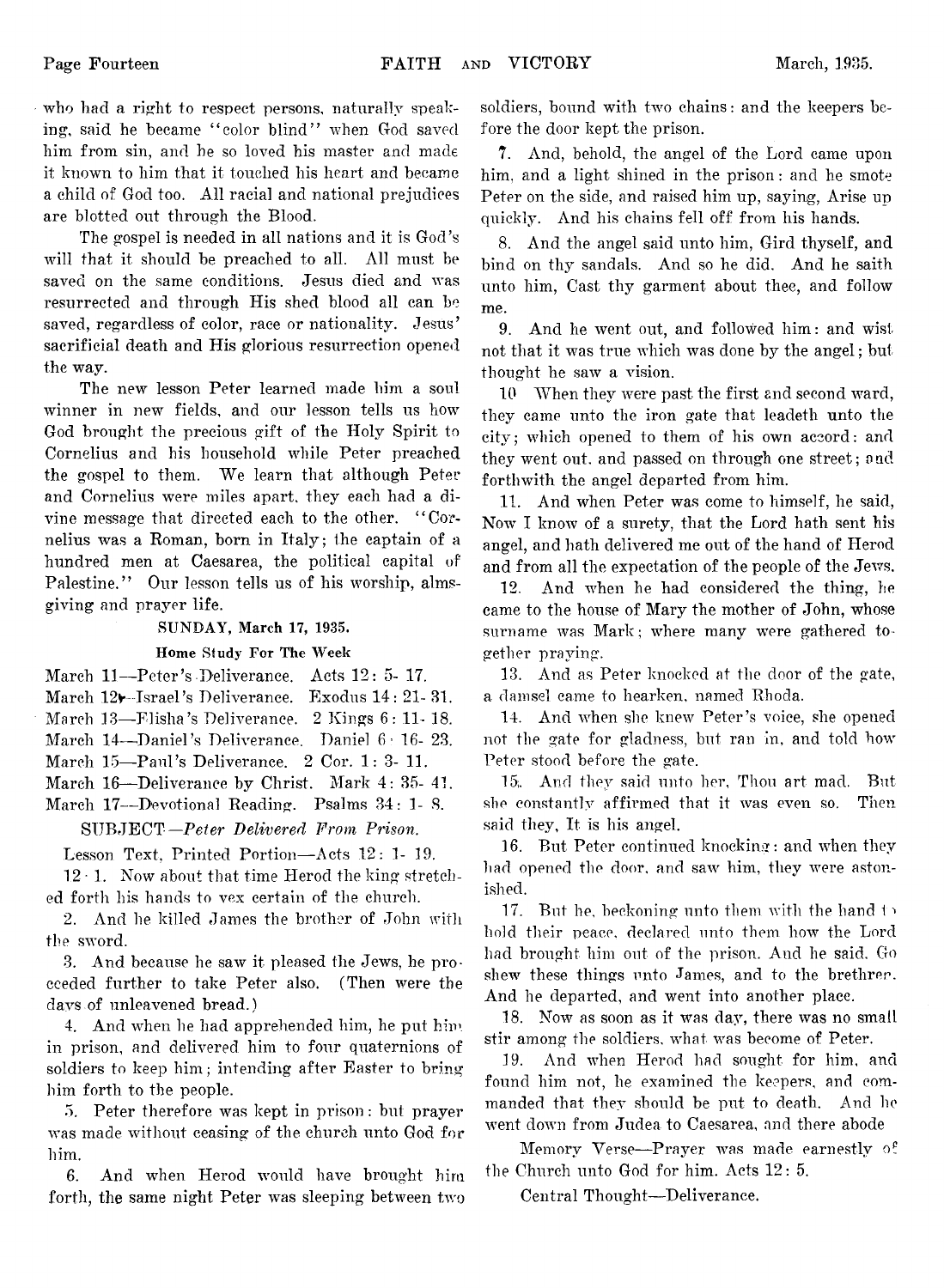through prayer when God is honored through the life.

# Suggestion To Teachers

How God took care of and freed Peter from prison. How prayer helps, and the marvelous deliverance through the power of united prayer.

# EXPLANATORY NOTES

Herod Agrippi, nephew of Herod Antipas, and grandson of Herod the Great who sought to kill the infant Christ, was king over Palestine the last three years of his life (41-44 A. D.) He persecuted the Church at Jerusalem perhaps because the disciples accepted Christ as king. The first blow fell on James, brother of John and son of Zebedee, the first apostle to suffer martyrdom. The Jews were so pleased with this that Peter was next chosen to suffer a like death. But through sincere, united prayer God sent a miraculous deliverance and our lesson tells us how surprised the Church was when their prayers were answered. Peter's obedience was rewarded, his life pro longed, his field of labor widened, his ministry deepened and the work of God went on. The time came in Peter's life when his friends could do nothing but pray. Let us all get a lesson. Note the fellowship of prayer. The intercession of prayer was "unto God" specifically for Peter's deliverance and God had a way to deliver. Praise His dear name! He is just the same Deliverer today as in Peter's day. While the prison, in the sense of being put behind iron bars, is not what the Church has to fear. But evil men and seducers are waxing worse and worse— days of deception ! Precious souls, beware! Nestle close. Re member God can keep from the prison house of sin, and also deliver for for His glory.

# SUNDAY, March 24, 1935.

# Home Study For The Week

- March 18— The Christian Life. 1 Peter 3: 8- 18.
- March 19—The Life of Faith .1 John 5: 1- 5.
- March 20-The Life of Love. Mark 12: 28- 34
- March 21—The Life of Brotherly Kindness. Gal. 6: **1**- **10**.
- March 22— The Life of Patience. James 5: 7- 11.
- March 23--The Life of Hope. 1 Peter 1: 3--9.
- March 24-Devotional Reading. 2 Peter  $1: 1-8$ . SUBJECT*—Peter Describes the Christian Life.*

Lesson Text, Printed Portion—1 Peter 3: 8-18.

3: 8. Finally, be ye all of one mind, having compassion one of another, love as brethren, be pitiful, be courteous:

9. Not rendering evil for evil, or railing for rail-

Practical Truth — We can expect deliverance ing: but contrariwise blessing; knowing that ye are thereunto called, that ye should inherit a blessing.

> 10. For he that will love life, and see good days, let him refrain his tongue from evil, and his lips that they speak no guile:

> 11. Let him eschew evil, and do good; let him seek peace, and ensue it.

> 12. For the eyes of the Lord are over the righteous, and his ears are open unto their prayers: but the face of the Lord is against them that do evil.

> 13. And who is he that will harm you, if ye be followers of that which is good?

> 14. But and if ye suffer for righteousness' sake, happy are ye : and be not afraid of their terror, neitheir be troubled;

> 15. But sanctify the Lord God in your hearts : and be ready always to give an answer to every man that asketh you a reason of the hope that is in you with meekness and fear:

> 16. Having a good conscience; that, whereas they speak evil of you, as of evil-doers, they may be ashamed that falsely accuse your good conversation in Christ.

> For it is better, if the will of God be so, that ye suffer for well doing, than for evil doing.

> 18. For Christ also hath once suffered for sins, +he just for the unjust, that he might bring us to God, heing put to death in the flesh, but quickened by the Spirit:

> Memory Verse—But sanctify the Lord God in your hearts; and be ready always to give an answer to every man that asketh you, a reason of the hope that is in you with meekness and fear. 1 Peter 3: 15.

> Central Thought— A life of faith, love, brotherly kindness, hope and patience.

> Practical Truth—The ability by God's grace to put the central thought into practice.

#### Suggestion To Teachers

Pleasing Jesus every day. Living the way Jesus lived. Living like a Christian. Practicing the Christian profession.

# EXPLANATORY NOTES

The first epistle of Peter was written to the churches of Asia Minor while suffering on account of their faith. *Yet* praise God, the privileges of Christians eclipse their trials and the path of duty is clear, although attended with suffering.

There are many phases in Christian character. 1. Be harmonious. Be united in affection and in purpose. 2. Be like-minded in loyalty to Christ and His cause. Have entire harmony in spiritual things. ?,